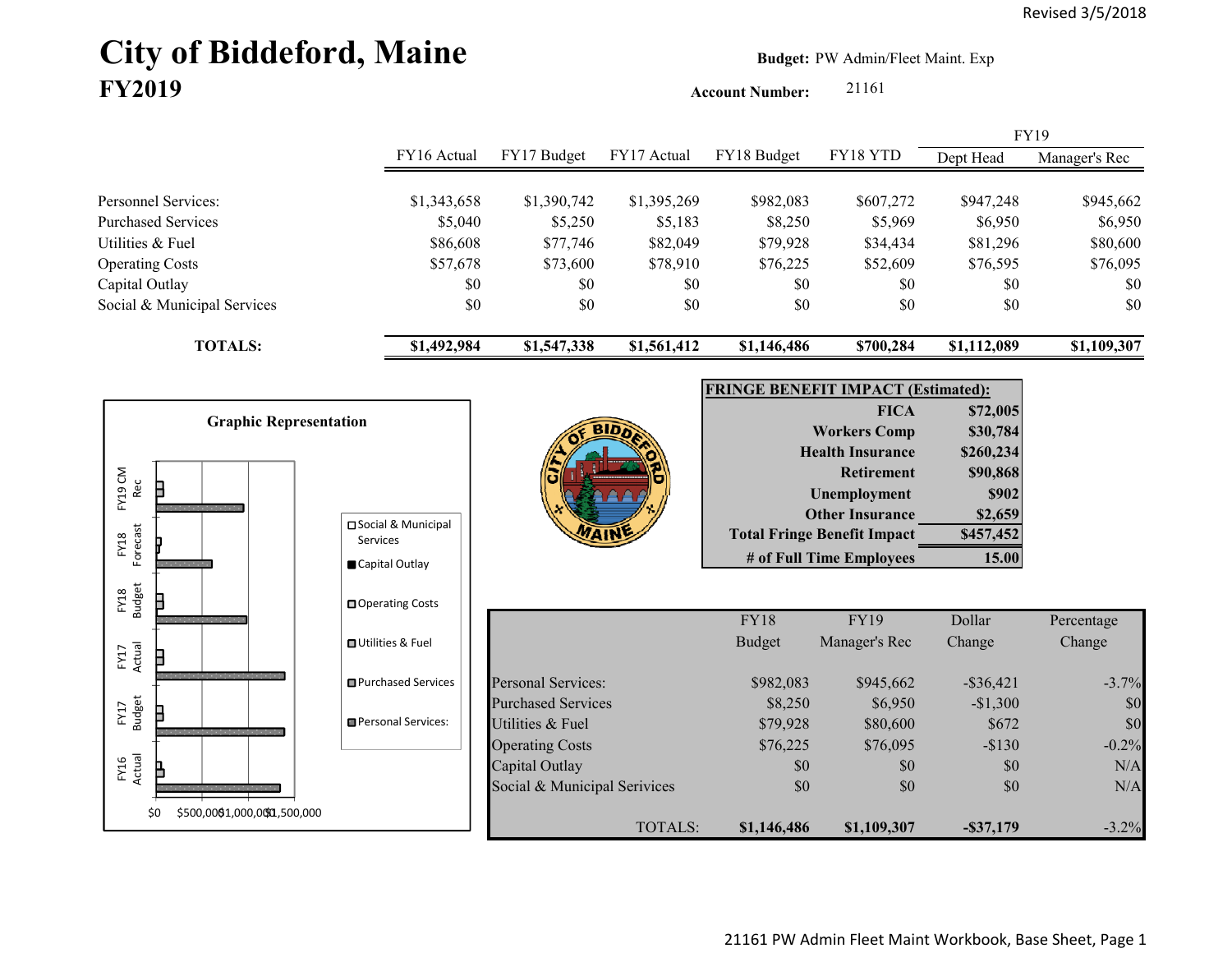#### Personnel Services

| Account |                                    | <b>FY16</b> | <b>FY17</b>   | <b>FY17</b> | <b>FY18</b>   | <b>FY18</b>  | FY19        |           |
|---------|------------------------------------|-------------|---------------|-------------|---------------|--------------|-------------|-----------|
| Number  | Description                        | Actual      | Budget        | Actual      | <b>Budget</b> | YTD 02/28/18 | Dept Head   | Mgr's Rec |
|         |                                    |             |               |             |               |              |             |           |
|         | 60101 Dept Manager Salary Exp      | \$57,671    | \$58,648      | \$59,583    | \$60,342      | \$40,676     | \$58,807    | \$58,807  |
|         | 60102 Mid Mgmt Hrly Employee Wa    | \$235,952   | \$236,031     | \$240,540   | \$222,391     | \$144,244    | \$225,406   | \$225,406 |
|         | 60105 F-T Employee Wage Exp        | \$579,838   | \$600,522     | \$573,542   | \$623,998     | \$363,493    | \$584,597   | \$584,597 |
|         | 60111 Overtime Wage Expense        | \$62,947    | \$63,307      | \$96,955    | \$62,500      | \$51,969     | \$65,000    | \$63,500  |
|         | 60129 Insurance Buyout Pay         | \$0         | \$0           | \$0         | \$0           | \$0          | \$0         | \$0       |
|         | 60201 FICA/Medicare-ER Share Exp   | \$65,711    | \$74,152      | \$68,404    | \$0           | \$0          | \$0         | \$0       |
|         | 60202 MPERS-Employer Share Exp     | \$68,642    | \$73,017      | \$76,232    | \$0           | \$0          | \$0         | \$0       |
|         | 60203 457 Plan-Employer Share Exp  | \$8,169     | \$10,793      | \$9,555     | \$0           | \$0          | \$0         | \$0       |
|         | 60210 HPHC Ins Employer Share Ex   | \$33,123    | \$32,904      | \$33,977    | \$0           | \$0          | \$0         | \$0       |
|         | 60211 NNEBT Ins Employer Share E   | \$218,188   | \$224,513     | \$221,351   | \$0           | \$0          | \$0         | \$0       |
|         | 60212 S-T Disability ER Share Exp  | \$202       | \$231         | \$219       | \$0           | \$0          | \$0         | \$0       |
|         | 60213 L-T Disability ER Share Exp  | \$862       | \$1,058       | \$1,007     | \$0           | \$0          | \$0         | \$0       |
|         | 60216 Delta Dental ER Share        | \$0         | \$0           | \$0         | \$0           | \$0          | \$0         | \$0       |
|         | 60217 RHSA Plan ER Share           | \$315       | \$2,340       | \$2,475     | \$0           | \$0          | \$0         | \$0       |
|         | 60230 Clothing/Uniforms Expense    | \$3,999     | \$4,200       | \$4,067     | \$4,200       | \$1,648      | \$4,500     | \$4,500   |
|         | 60251 Conferences/Training Expense | \$3,800     | \$3,250       | \$3,321     | \$3,000       | \$2,725      | \$3,200     | \$3,200   |
|         | 60252 Travel/Mileage Expense       | \$3,703     | \$4,886       | \$3,487     | \$4,800       | \$2,137      | \$4,886     | \$4,800   |
|         | 60253 Food/Lodging Expense         | \$0         | \$350         | \$0         | \$300         | \$0          | \$300       | \$300     |
|         | 60256 Dues/Memberships Expense     | \$537       | \$540         | \$552       | \$552         | \$380        | \$552       | \$552     |
| Totals  |                                    | \$1,343,658 | \$1,390,742   | \$1,395,269 | \$982,083     | \$607,272    | \$947,248   | \$945,662 |
|         |                                    |             |               |             |               |              |             |           |
|         | <b>Purchased Services</b>          |             |               |             |               |              |             |           |
| Account |                                    | <b>FY16</b> | <b>FY17</b>   | <b>FY17</b> | <b>FY18</b>   | <b>FY18</b>  | <b>FY19</b> |           |
| Number  | Description                        | Actual      | <b>Budget</b> | Actual      | <b>Budget</b> | YTD 02/28/18 | Dept Head   | Mgr's Rec |
|         |                                    |             |               |             |               |              |             |           |
|         | 60310 Service Contracts Expense    | \$4,683     | \$5,000       | \$4,908     | \$8,000       | \$5,638      | \$6,600     | \$6,600   |
|         | 60325 Postage/Shipping Expense     | \$357       | \$250         | \$275       | \$250         | \$331        | \$350       | \$350     |
| Totals  |                                    | \$5,040     | \$5,250       | \$5,183     | \$8,250       | \$5,969      | \$6,950     | \$6,950   |
|         |                                    |             |               |             |               |              |             |           |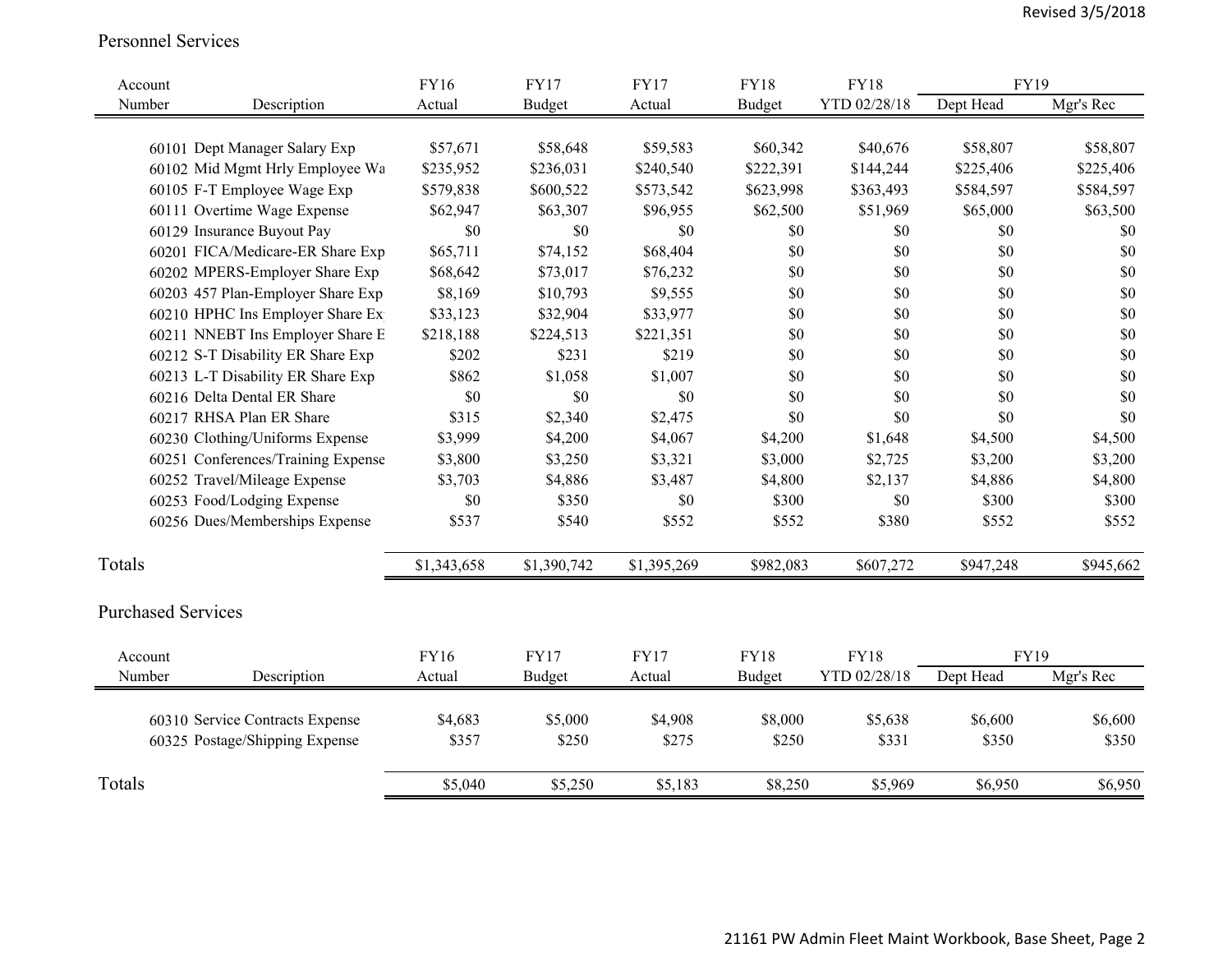#### Utilities & Fuel

| Account                            | <b>FY16</b> | <b>FY17</b>   | <b>FY17</b> | <b>FY18</b>   | <b>FY18</b>  | FY19        |           |
|------------------------------------|-------------|---------------|-------------|---------------|--------------|-------------|-----------|
| Number<br>Description              | Actual      | <b>Budget</b> | Actual      | <b>Budget</b> | YTD 02/28/18 | Dept Head   | Mgr's Rec |
|                                    |             |               |             |               |              |             |           |
| 60400 Electricity Expense          | \$26,014    | \$23,500      | \$26,744    | \$24,000      | \$12,948     | \$24,000    | \$24,000  |
| 60401 Water Expense                | \$2,073     | \$2,200       | \$2,207     | \$2,640       | \$1,159      | \$1,900     | \$1,900   |
| 60402 Phone/Celular/Paging Exp     | \$8,162     | \$10,462      | \$8,600     | \$9,788       | \$5,620      | \$10,076    | \$10,000  |
| 60404 Sewer User Fee Expense       | \$3,740     | \$5,000       | \$3,459     | \$5,000       | \$1,683      | \$4,200     | \$4,200   |
| 60405 Heating Fuel Expense         | \$28,051    | \$25,000      | \$29,079    | \$26,500      | \$6,477      | \$28,000    | \$28,000  |
| 60411 Gasoline Expense             | \$18,567    | \$11,584      | \$11,961    | \$12,000      | \$6,547      | \$13,120    | \$12,500  |
| Totals                             | \$86,608    | \$77,746      | \$82,049    | \$79,928      | \$34,434     | \$81,296    | \$80,600  |
| <b>Other Operating Costs</b>       |             |               |             |               |              |             |           |
| Account                            | <b>FY16</b> | <b>FY17</b>   | <b>FY17</b> | <b>FY18</b>   | <b>FY18</b>  | <b>FY19</b> |           |
| Number<br>Description              | Actual      | Budget        | Actual      | Budget        | YTD 02/28/18 | Dept Head   | Mgr's Rec |
|                                    |             |               |             |               |              |             |           |
| 60450 Building Repair/Maint Exp    | \$13,866    | \$12,000      | \$12,804    | \$12,000      | \$9,043      | \$12,000    | \$12,000  |
| 60452 Operating Equip Repair Exp   | \$9,377     | \$8,000       | \$8,672     | \$9,000       | \$8,539      | \$10,000    | \$9,500   |
| 60453 Vehicle Repair/Tires/Oil Exp | \$11,203    | \$9,000       | \$21,388    | \$9,000       | \$3,347      | \$8,750     | \$8,750   |
| 60461 Repair/Maint-CommunsEquip    | \$1,077     | \$4,000       | \$85        | \$3,500       | \$874        | \$3,750     | \$3,750   |
| 60500 Admin/Office Supp/Eqt Non-C  | \$12,828    | \$14,000      | \$14,095    | \$14,000      | \$7,143      | \$14,250    | \$14,250  |
| 60501 Operating Supp/Eqt Non-Cap   | \$6,884     | \$8,000       | \$6,483     | \$8,750       | \$5,197      | \$8,850     | \$8,850   |
| 60505 Construction Supplies        | (\$13,026)  | \$2,000       | \$110       | \$2,000       | \$0          | \$1,500     | \$1,500   |
| 60506 Equipment/Small Tools-Non-c  | \$10,500    | \$12,000      | \$11,376    | \$14,250      | \$14,233     | \$13,770    | \$13,770  |
| 60509 Cleaning Supplies Expense    | \$3,092     | \$3,100       | \$2,731     | \$3,100       | \$2,957      | \$3,100     | \$3,100   |
| 60797 Miscellaneous Expense        | \$1,877     | \$1,500       | \$1,165     | \$625         | \$1,276      | \$625       | \$625     |
| Totals                             | \$57,678    | \$73,600      | \$78,910    | \$76,225      | \$52,609     | \$76,595    | \$76,095  |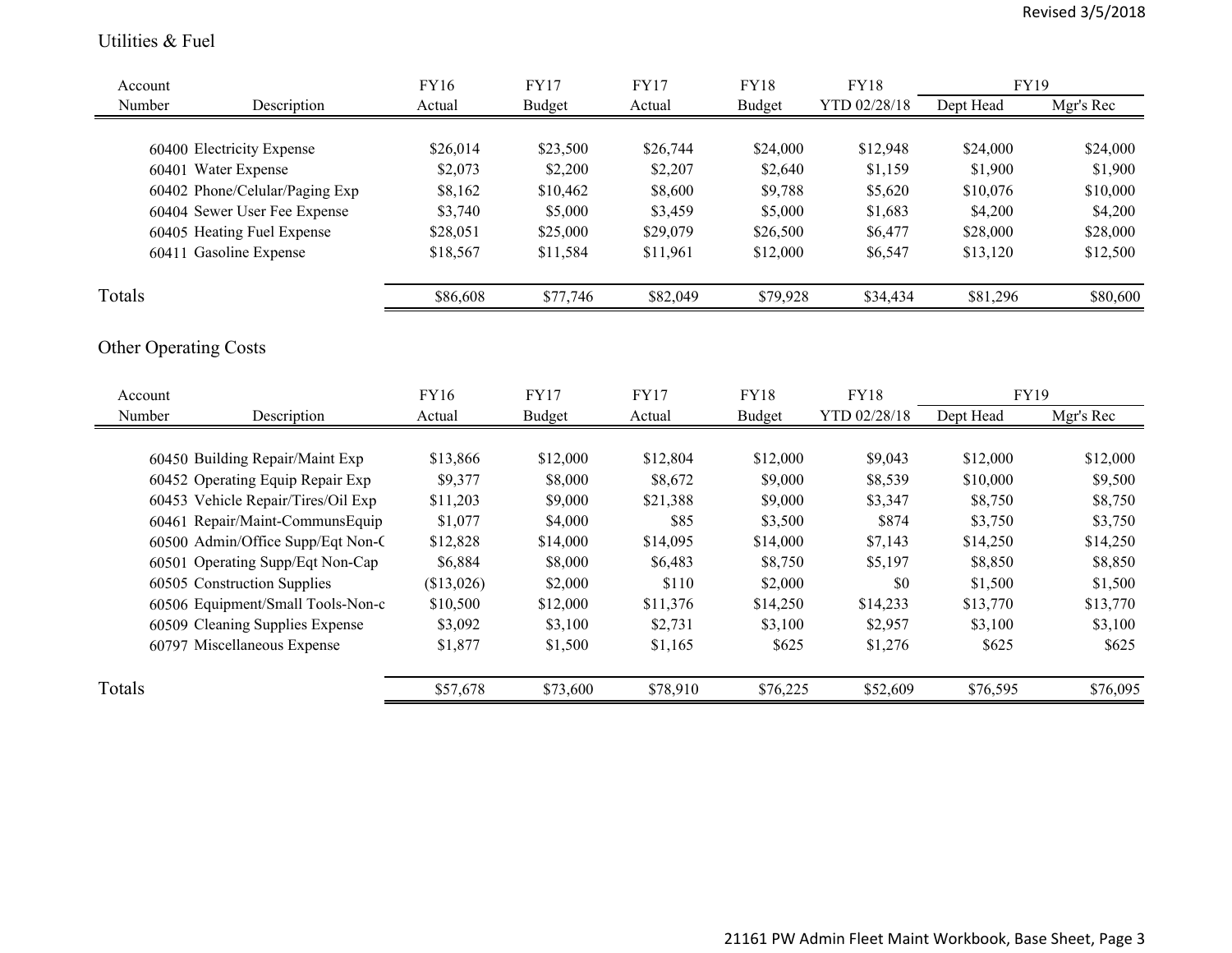#### DEPARTMENT PERSONAL SERVICES BUDGET WORKSHEET Fiscal Year 2019 BUDGET

DEPARTMENT:

21161 PW Admin/Fleet Maint. Exp

|                                    |       |            | YEAREND           |                  |                     |                |                  |
|------------------------------------|-------|------------|-------------------|------------------|---------------------|----------------|------------------|
|                                    |       |            | <b>ANNUALIZED</b> |                  | <b>CITY MANAGER</b> | <b>COUNCIL</b> |                  |
| <b>CLASSIFICATION</b>              | EMP#  | <b>FTE</b> | <b>TOTAL</b>      | <b>REQUESTED</b> | RECOMMEND.          | APPROP.        | <b>LAST NAME</b> |
| <b>PUBLIC WORKS DIRECTOR</b>       | 10800 | 1.00       | 58,581.45         | 58,806.76        | 58,806.76           |                | <b>DEMERS</b>    |
| STREET WORKING SUPERVISOR          | 43400 | 1.00       | 65,005.49         | 65,255.52        | 65,255.52           |                | <b>LOVEJOY</b>   |
| <b>ASST. PUBLIC WORKS DIRECTOR</b> | 45300 | 1.00       | 86,694.40         | 87,027.84        | 87,027.84           |                | <b>MARCOTTE</b>  |
| <b>ASST. PUBLIC WORKS DIRECTOR</b> | 53900 | 1.00       | 72,841.60         | 73,121.76        | 73, 121. 76         |                | <b>PARENT</b>    |
| <b>MECHANIC 1</b>                  | 10143 | 1.00       | 55,888.66         | 56,103.62        | 56,103.62           |                | <b>BEAULIEU</b>  |
| <b>HEAD MECHANIC</b>               | 12725 | 1.00       | 57,785.94         | 58,008.19        | 58,008.19           |                | <b>COLLOMY</b>   |
| <b>ADMIN. ASSISTANT</b>            | 10104 | 1.00       | 49,088.00         | 49,276.80        | 49,276.80           |                | COTE             |
| <b>BODY &amp; FENDER</b>           | 14325 | 1.00       | 56,953.09         | 57,172.14        | 57,172.14           |                | <b>COURT</b>     |
| <b>MECHANIC 1</b>                  | 20    | 1.00       | 51,231.23         | 51,428.28        | 51,428.28           |                | <b>JONES</b>     |
| PARTS MAN                          | 18400 | 1.00       | 48,091.76         | 48,276.73        | 48,276.73           |                | <b>DEPREY</b>    |
| <b>MECHANIC 1</b>                  | 21580 | 1.00       | 53,289.18         | 53,494.14        | 53,494.14           |                | <b>DUNHAM</b>    |
| <b>MECHANIC 1</b>                  | 32750 | 1.00       | 52,011.34         | 52,211.38        | 52,211.38           |                | <b>HARRIMAN</b>  |
| <b>MECHANIC 1</b>                  | 35905 | 1.00       | 51,460.03         | 51,657.95        | 51,657.95           |                | <b>JACKSON</b>   |
| <b>MECHANIC 1</b>                  | 50230 | 1.00       | 53,003.34         | 53,207.20        | 53,207.20           |                | <b>MORAIS</b>    |
| <b>MECHANIC 1</b>                  | 60910 | 1.00       | 53,554.65         | 53,760.63        | 53,760.63           |                | <b>ROSCIA</b>    |
| <b>TOTAL BUDGETED POSITIONS</b>    |       | 15.00      | 865,480.15        | 868,808.92       | 868,808.92          |                |                  |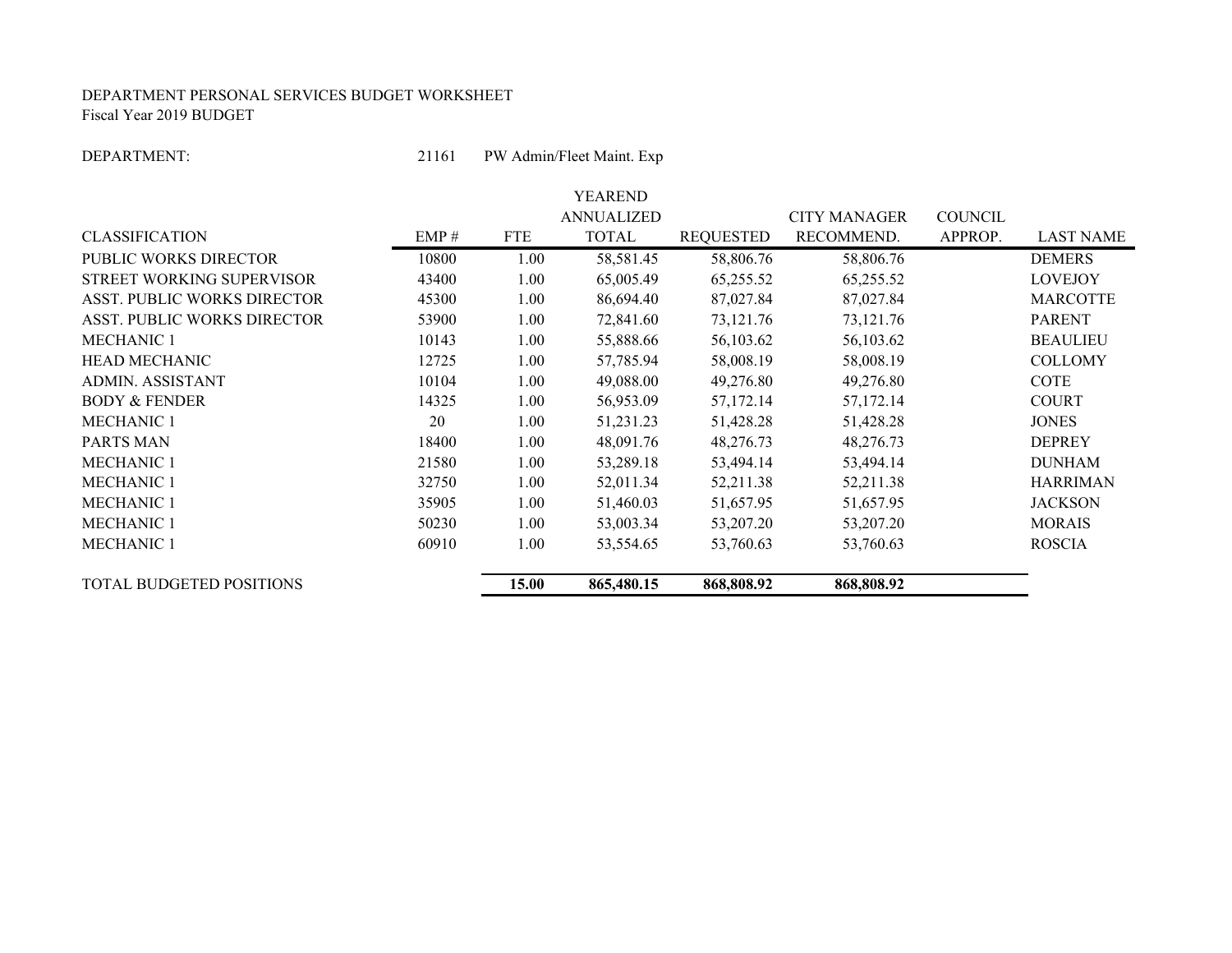

March 5, 2018 **Department:** PW Admin/Fleet Maint. Exp

Account Title: Dept Manager Salary Exp

Department Number: 21161 2010 2010 Account Number: 60101

| FY2016      | FY 2017       | FY 2017     | FY 2018       | FY 2018       |
|-------------|---------------|-------------|---------------|---------------|
| Actual      | <b>Budget</b> | Actual      | <b>Budget</b> | Est. Expended |
|             |               |             |               |               |
| \$57,670.88 | \$58,648.00   | \$59,583.40 | \$60,342.00   | \$60,342.00   |

| FY-2019       | Department  | City Mgr       | Council | Increase      |
|---------------|-------------|----------------|---------|---------------|
|               | Reauest     | Recommendation | Action  | (Decrease)    |
| <b>Budget</b> | \$58,806.76 | \$58,806.76    |         | ( \$1,535.24) |

**Support for Budget Request:** Provide justification for the budget request using as much detail as possible

 to support it. Examples of acceptable support include unit costs, quantity estimates, price quotes, etc. Requests based solely on a percentage increase above the previous budget will not be accepted. Use additional sheets if necessary.

58% of Director's Salary updated rate to Jeff's new rate

See Payroll Worksheet for details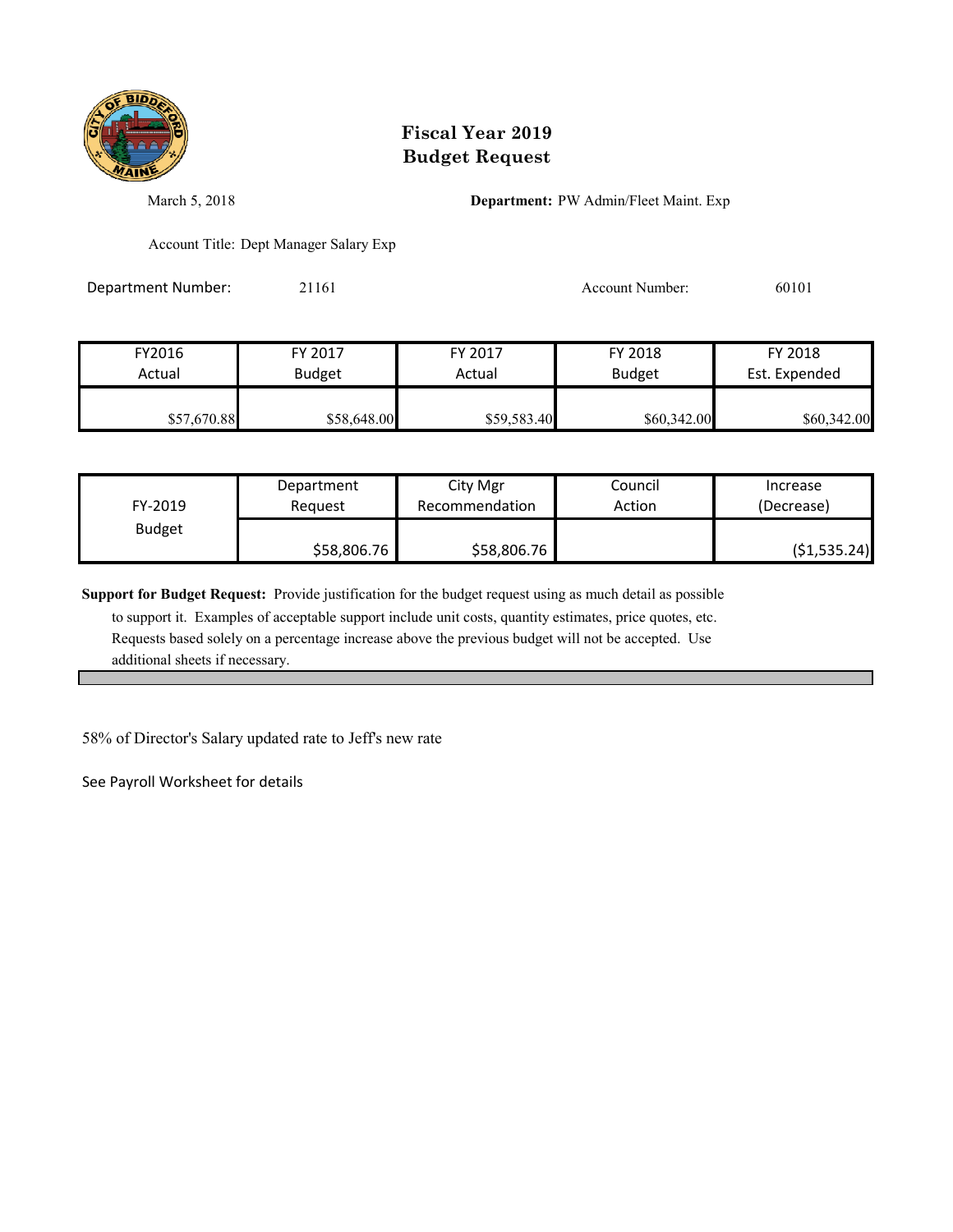

March 5, 2018 **Department:** PW Admin/Fleet Maint. Exp

Account Title: Mid Mgmt Hrly Employee Wage Ex

Department Number: 21161 Account Number: 60102

| FY2016       | FY 2017       | FY 2017      | FY 2018       | FY 2018       |
|--------------|---------------|--------------|---------------|---------------|
| Actual       | <b>Budget</b> | Actual       | <b>Budget</b> | Est. Expended |
| \$235,951.85 | \$236,031.00  | \$240,540.24 | \$222,391.00  | \$222,391.00  |

| FY-2019       | Department   | City Mgr       | Council | Increase   |
|---------------|--------------|----------------|---------|------------|
|               | Reauest      | Recommendation | Action  | (Decrease) |
| <b>Budget</b> | \$225,406.15 | \$225,406.15   |         | \$3,015.15 |

**Support for Budget Request:** Provide justification for the budget request using as much detail as possible

 to support it. Examples of acceptable support include unit costs, quantity estimates, price quotes, etc. Requests based solely on a percentage increase above the previous budget will not be accepted. Use additional sheets if necessary.

1 Street Working Supervisor salary with no increase contract year.

1 Assistant Director of Maintenance salary with no increase included

1 Assistant Director of Operations salary with no increase included

See Payroll Worksheet for details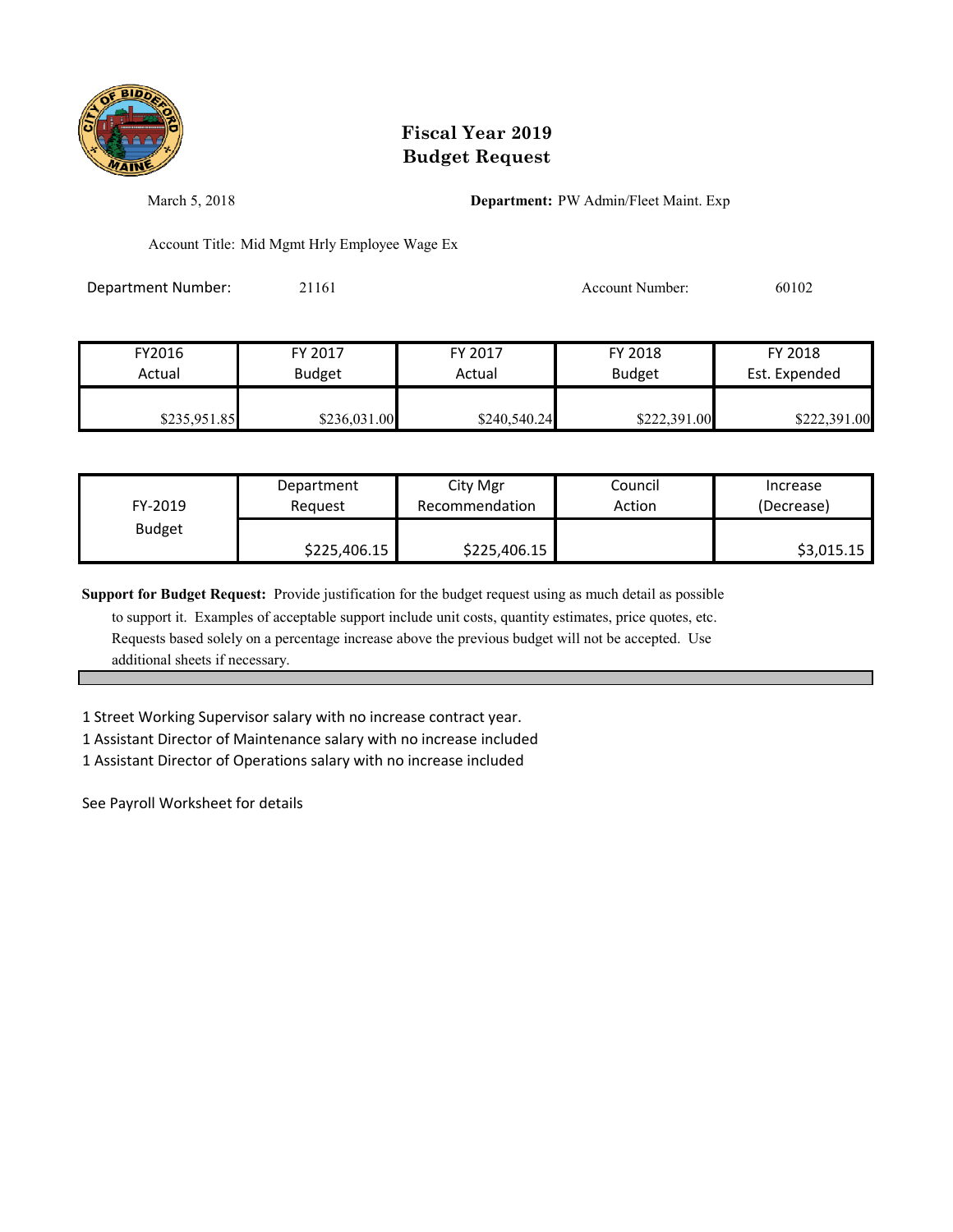

March 5, 2018 **Department:** PW Admin/Fleet Maint. Exp

Account Title: F-T Employee Wage Exp

Department Number: 21161 20105 20105 Account Number: 60105

| FY2016       | FY 2017       | FY 2017      | FY 2018       | FY 2018       |
|--------------|---------------|--------------|---------------|---------------|
| Actual       | <b>Budget</b> | Actual       | <b>Budget</b> | Est. Expended |
| \$579,838.07 | \$600,522.00  | \$573,542.22 | \$623,998.00  | \$590,000.00  |

| FY-2019       | Department   | City Mgr       | Council | Increase       |
|---------------|--------------|----------------|---------|----------------|
|               | Reauest      | Recommendation | Action  | (Decrease)     |
| <b>Budget</b> | \$584,596.64 | \$584,596.64   |         | ( \$39,401.36) |

**Support for Budget Request:** Provide justification for the budget request using as much detail as possible

 to support it. Examples of acceptable support include unit costs, quantity estimates, price quotes, etc. Requests based solely on a percentage increase above the previous budget will not be accepted. Use additional sheets if necessary.

Following positions wages with no increase.

1 Head Mechanic position

7 Mechanic positions

1 Body & Fender position

1 Parts Technician position

1 Admin. Asst. position

See Payroll worksheet for details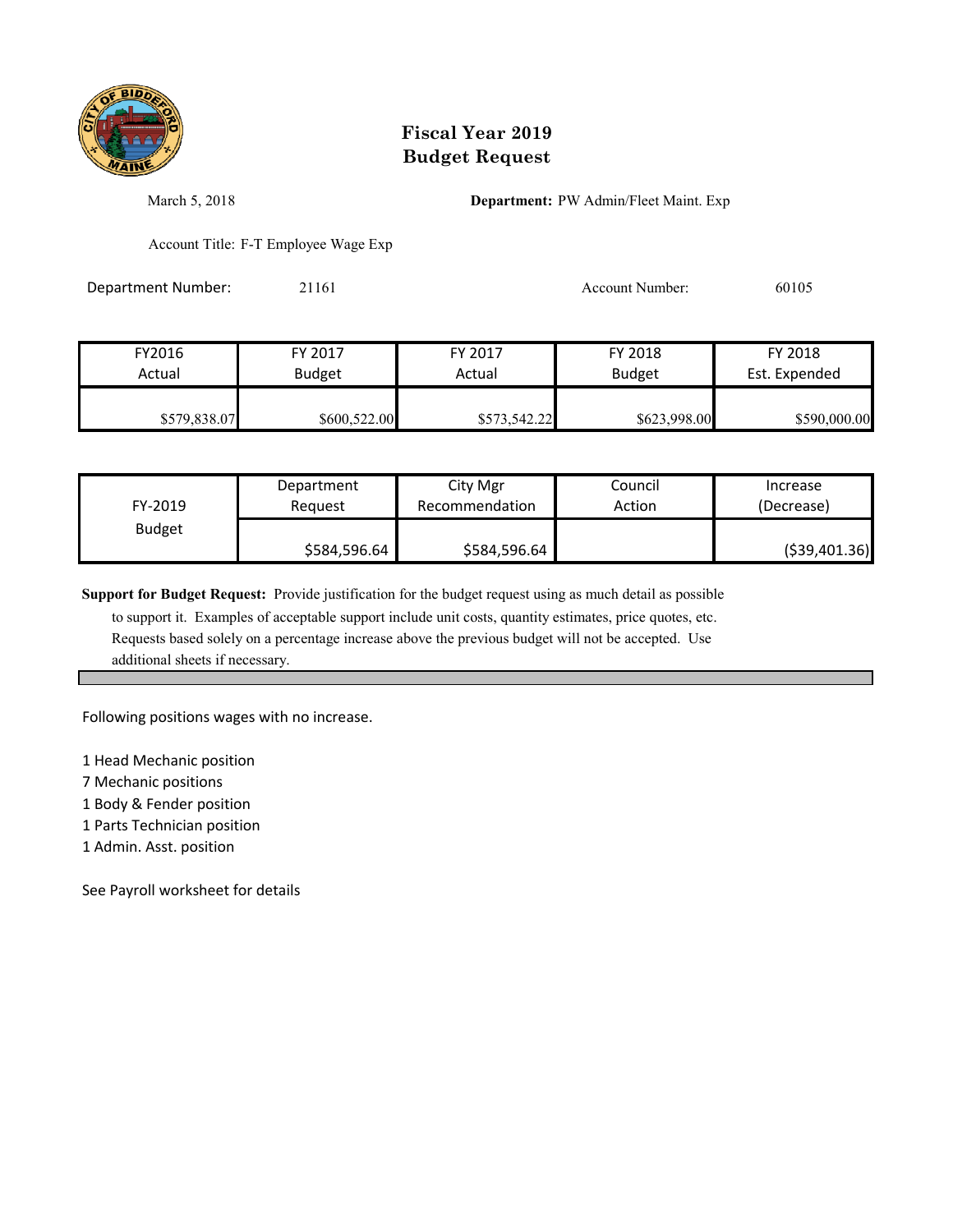

March 5, 2018 **Department:** PW Admin/Fleet Maint. Exp

Account Title: Overtime Wage Expense

Department Number: 21161 2011 2010 Account Number: 60111

| FY2016      | FY 2017       | FY 2017     | FY 2018       | FY 2018       |
|-------------|---------------|-------------|---------------|---------------|
| Actual      | <b>Budget</b> | Actual      | <b>Budget</b> | Est. Expended |
| \$62,947.27 | \$63,307.00   | \$96,955.00 | \$62,500.00   | \$62,500.00   |

| FY-2019       | Department  | City Mgr       | Council | Increase   |
|---------------|-------------|----------------|---------|------------|
|               | Reauest     | Recommendation | Action  | (Decrease) |
| <b>Budget</b> | \$65,000.00 | \$63,500.00    |         | \$1,000.00 |

**Support for Budget Request:** Provide justification for the budget request using as much detail as possible

 to support it. Examples of acceptable support include unit costs, quantity estimates, price quotes, etc. Requests based solely on a percentage increase above the previous budget will not be accepted. Use additional sheets if necessary.

Projected overtime based upon historical data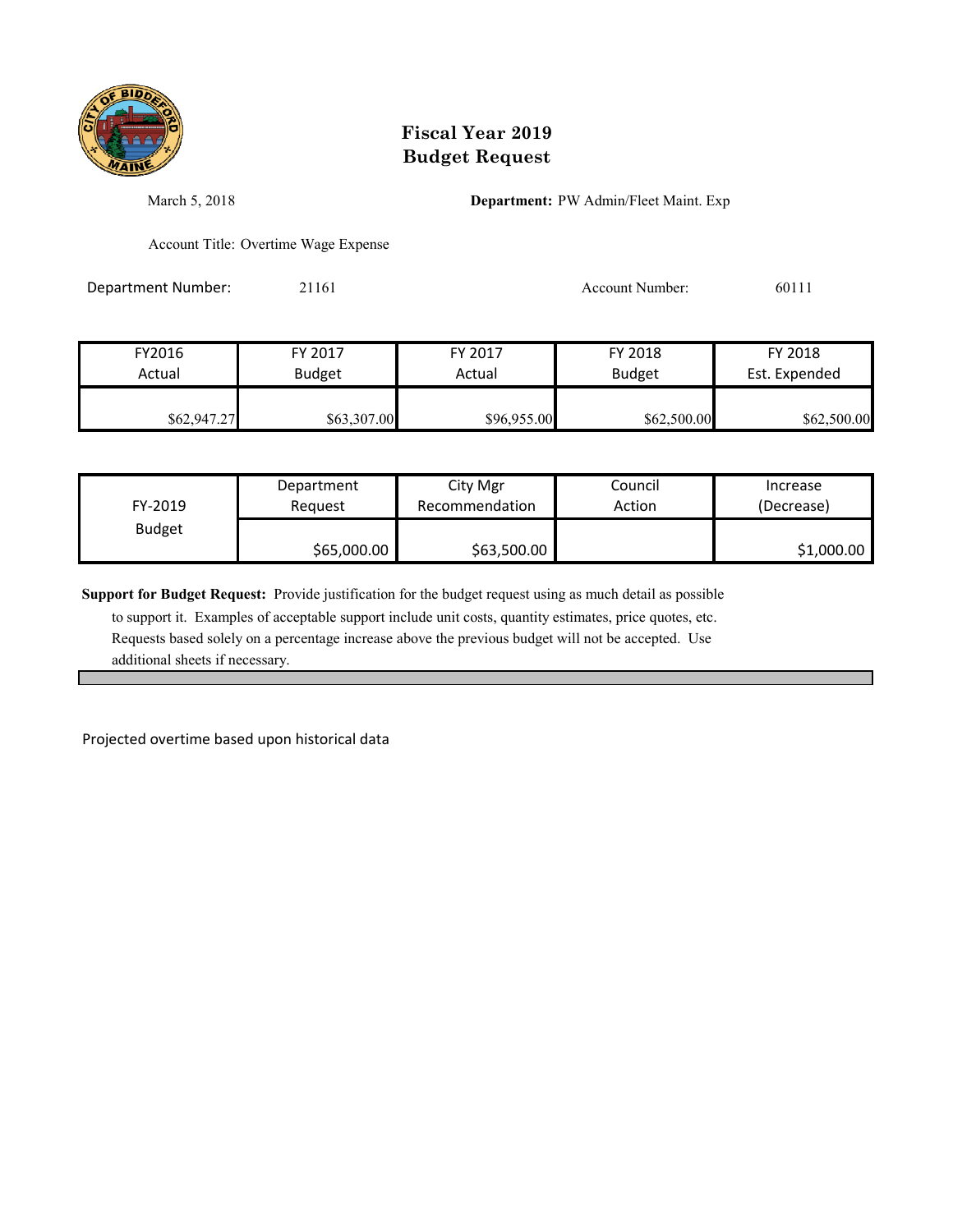

March 5, 2018 **Department:** PW Admin/Fleet Maint. Exp

Account Title: Clothing/Uniforms Expense

Department Number: 21161 20230 Account Number: 60230

| FY2016     | FY 2017       | FY 2017    | FY 2018       | FY 2018       |
|------------|---------------|------------|---------------|---------------|
| Actual     | <b>Budget</b> | Actual     | <b>Budget</b> | Est. Expended |
| \$3,999.00 | \$4,200.00    | \$4,066.97 | \$4,200.00    | \$4,200.00    |

| FY-2019       | Department | City Mgr       | Council | Increase   |
|---------------|------------|----------------|---------|------------|
|               | Request    | Recommendation | Action  | (Decrease) |
| <b>Budget</b> | \$4,500.00 | \$4,500.00     |         | \$300.00   |

**Support for Budget Request:** Provide justification for the budget request using as much detail as possible

 to support it. Examples of acceptable support include unit costs, quantity estimates, price quotes, etc. Requests based solely on a percentage increase above the previous budget will not be accepted. Use additional sheets if necessary.

Contractual obligation for clothing for the following positions :

Street Working Supervisor Head Mechanic 7 Mechanics Body & Fender Parts Tech. Extra for new employee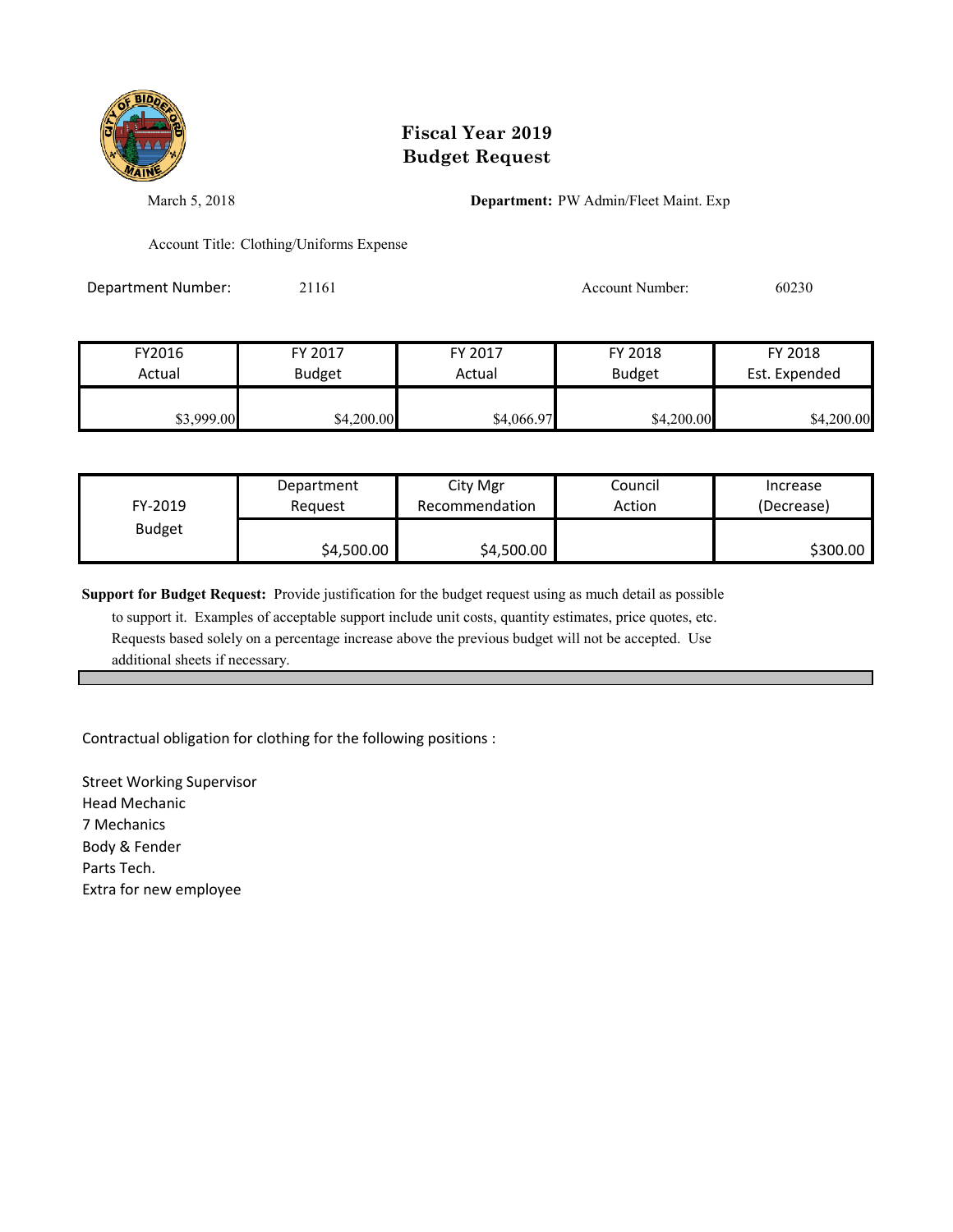

March 5, 2018 **Department:** PW Admin/Fleet Maint. Exp

Account Title: Conferences/Training Expense

Department Number: 21161 20251

| FY2016     | FY 2017       | FY 2017    | FY 2018       | FY 2018       |
|------------|---------------|------------|---------------|---------------|
| Actual     | <b>Budget</b> | Actual     | <b>Budget</b> | Est. Expended |
|            |               |            |               |               |
| \$3,800.00 | \$3,250.00    | \$3,320.52 | \$3,000.00    | \$3,000.00    |

| FY-2019       | Department | City Mgr       | Council | Increase   |
|---------------|------------|----------------|---------|------------|
|               | Reauest    | Recommendation | Action  | (Decrease) |
| <b>Budget</b> | \$3,200.00 | \$3,200.00     |         | \$200.00   |

**Support for Budget Request:** Provide justification for the budget request using as much detail as possible

 to support it. Examples of acceptable support include unit costs, quantity estimates, price quotes, etc. Requests based solely on a percentage increase above the previous budget will not be accepted. Use additional sheets if necessary.

Projected Training costs for the following positions :

Asst. Directors Street Working Supervisor Head Mechanic Mechanics Body & Fender Parts Tech. Admin. Asst.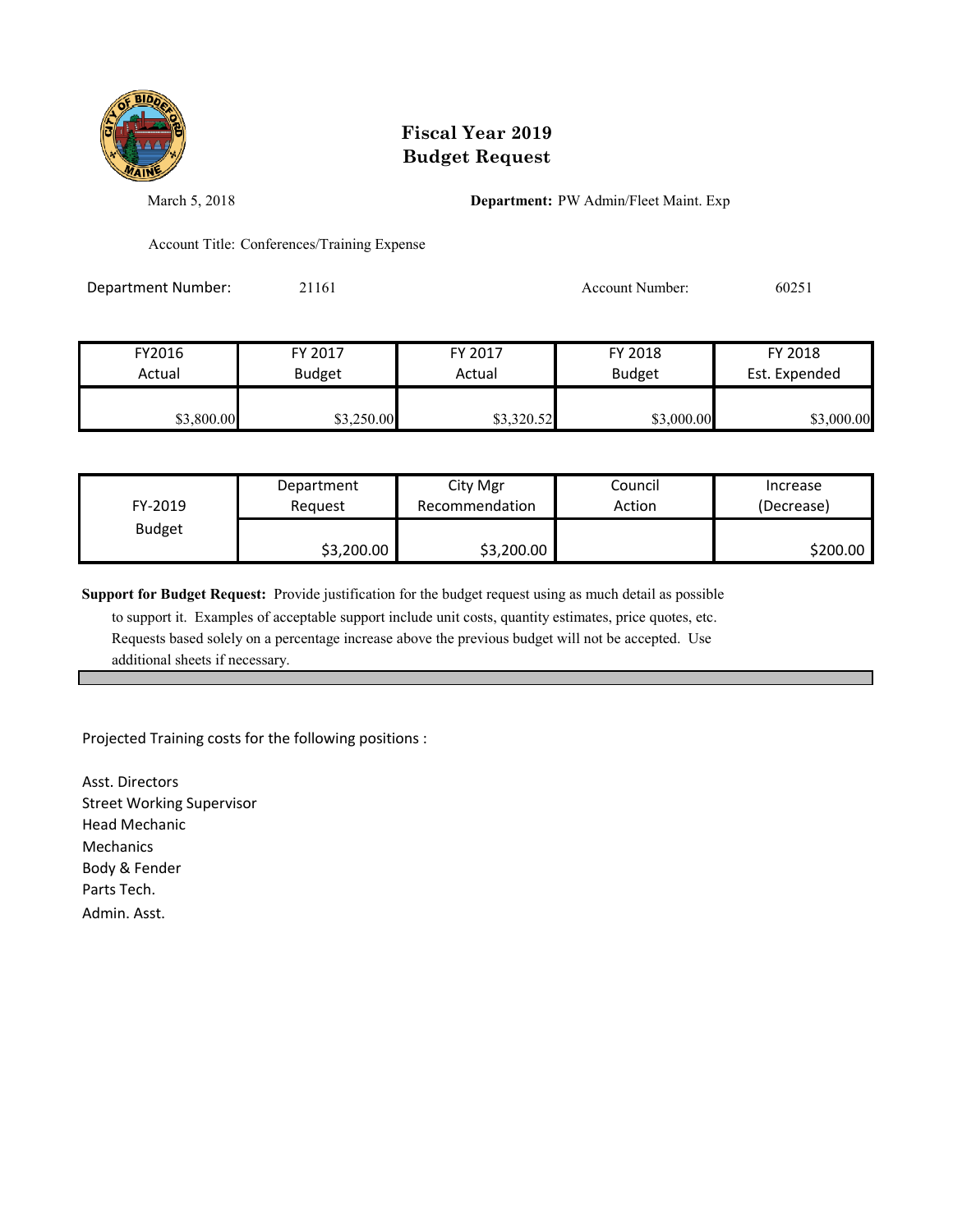

March 5, 2018 **Department:** PW Admin/Fleet Maint. Exp

Account Title: Travel/Mileage Expense

Department Number: 21161 20052 2016 20252

| FY2016     | FY 2017       | FY 2017    | FY 2018       | FY 2018       |
|------------|---------------|------------|---------------|---------------|
| Actual     | <b>Budget</b> | Actual     | <b>Budget</b> | Est. Expended |
|            |               |            |               |               |
| \$3,702.76 | \$4,886.00    | \$3,487.43 | \$4,800.00    | \$4,000.00    |

| FY-2019       | Department | City Mgr       | Council | Increase   |
|---------------|------------|----------------|---------|------------|
|               | Reauest    | Recommendation | Action  | (Decrease) |
| <b>Budget</b> | \$4,886.00 | \$4,800.00     |         | \$0.00     |

**Support for Budget Request:** Provide justification for the budget request using as much detail as possible

 to support it. Examples of acceptable support include unit costs, quantity estimates, price quotes, etc. Requests based solely on a percentage increase above the previous budget will not be accepted. Use additional sheets if necessary.

Turnpike toll expenses for :

| Trash trucks                            | \$6/round trip/truck | 524 trips per year. | \$3.144          |
|-----------------------------------------|----------------------|---------------------|------------------|
| Large Item truck<br>Parts pick up/misc. | \$7/round trip/truck | 156 trips per year. | \$1,092<br>\$650 |
|                                         |                      | Totals:             | \$4,886          |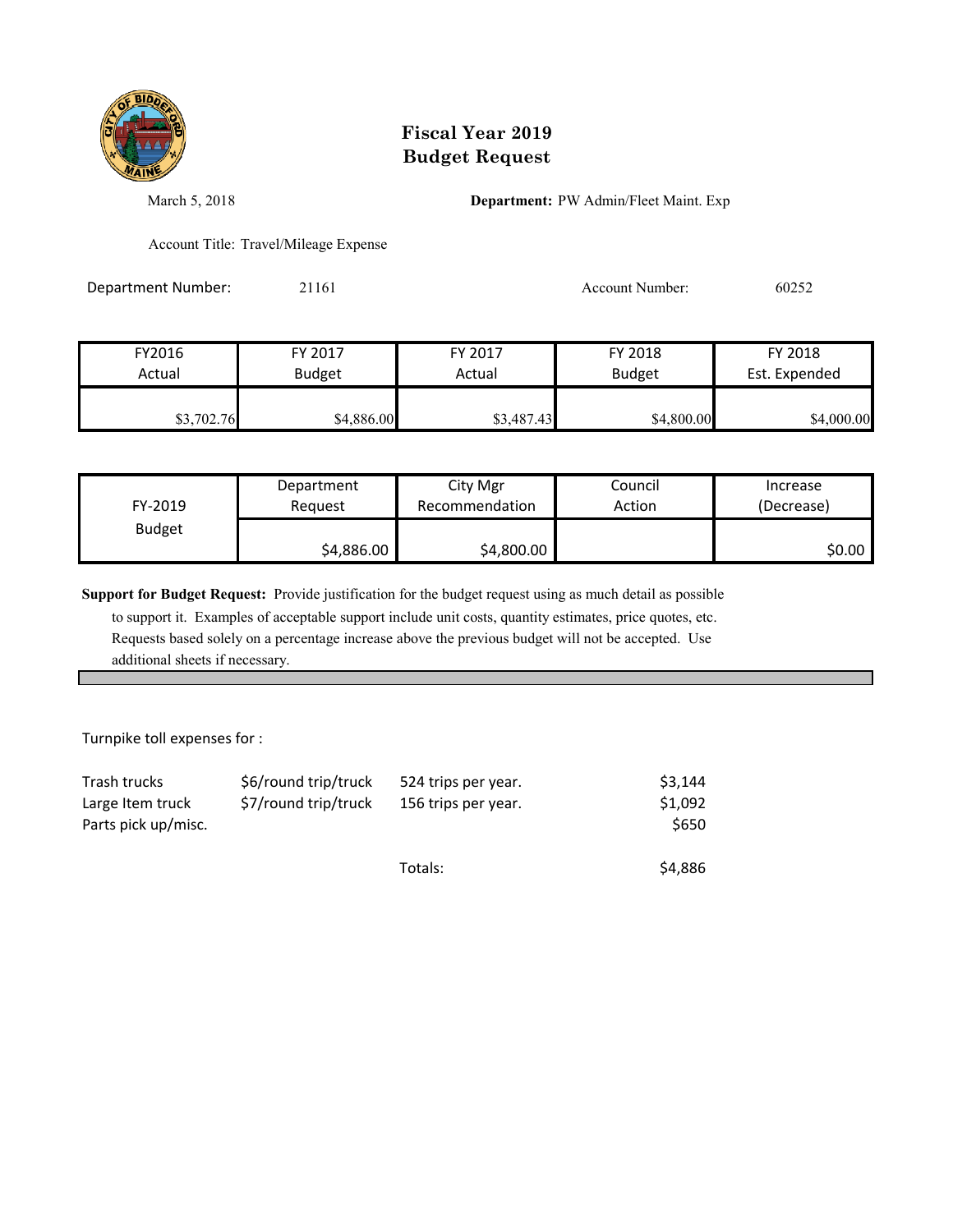

March 5, 2018 **Department:** PW Admin/Fleet Maint. Exp

Account Title: Food/Lodging Expense

Department Number: 21161 Account Number: 60253

FY2016 FY 2017 FY 2017 FY 2018 FY 2018 Actual Budget **Actual Budget** Actual Budget Est. Expended \$1,000 \$350.00 \$350.00 \$300.00 \$300.00 \$300.00 \$100.00

| FY-2019       | Department | City Mgr       | Council | Increase   |
|---------------|------------|----------------|---------|------------|
|               | Reauest    | Recommendation | Action  | (Decrease) |
| <b>Budget</b> | \$300.00   | \$300.00       |         | \$0.00     |

**Support for Budget Request:** Provide justification for the budget request using as much detail as possible

 to support it. Examples of acceptable support include unit costs, quantity estimates, price quotes, etc. Requests based solely on a percentage increase above the previous budget will not be accepted. Use additional sheets if necessary.

Estimated cost related to off site training sessions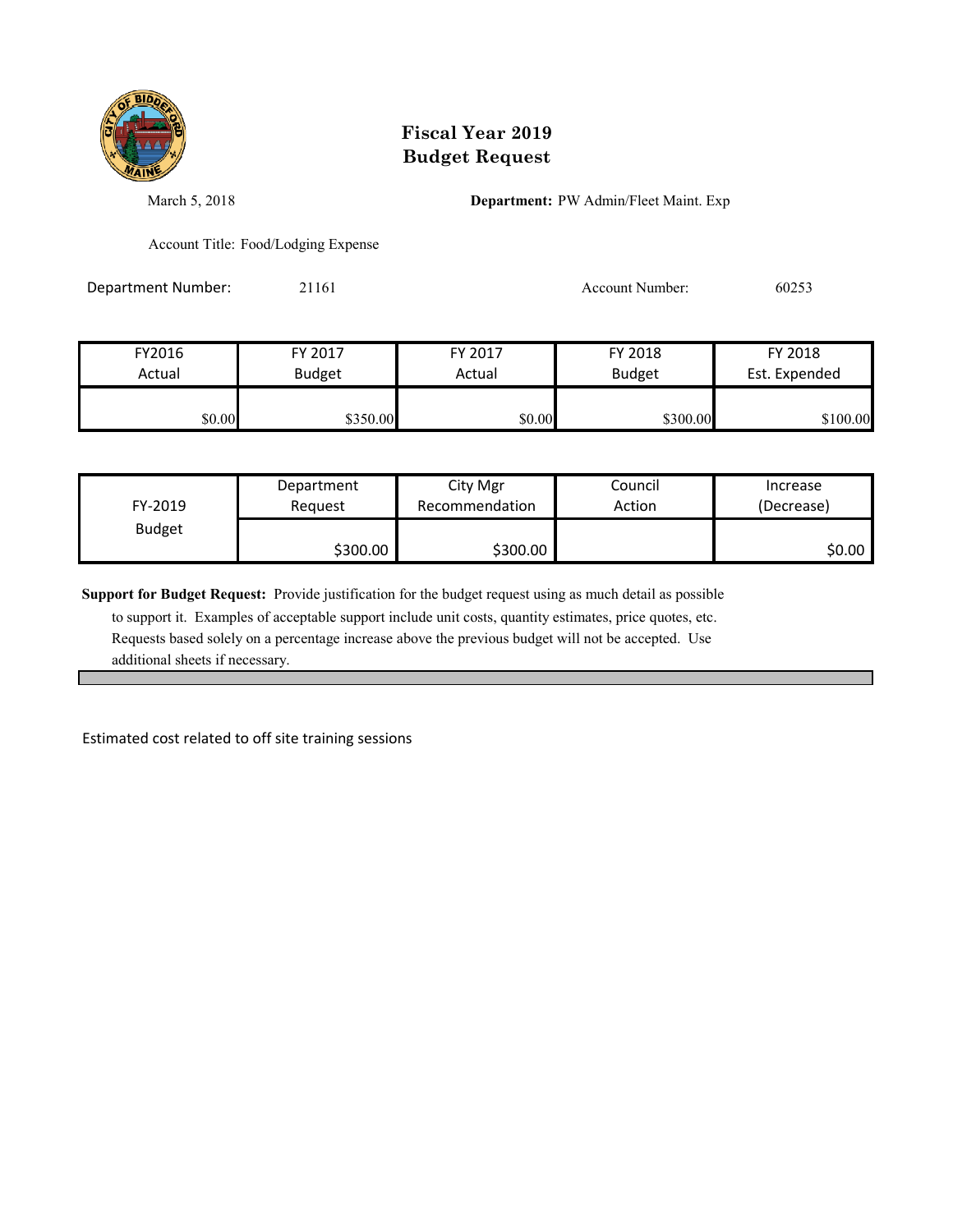

March 5, 2018 **Department:** PW Admin/Fleet Maint. Exp

Account Title: Dues/Memberships Expense

Department Number: 21161 20256 20256

| FY2016   | FY 2017       | FY 2017  | FY 2018       | FY 2018       |
|----------|---------------|----------|---------------|---------------|
| Actual   | <b>Budget</b> | Actual   | <b>Budget</b> | Est. Expended |
| \$537.00 | \$540.00      | \$552.00 | \$552.00      | \$552.00      |

| FY-2019       | Department | City Mgr       | Council | Increase   |
|---------------|------------|----------------|---------|------------|
|               | Reauest    | Recommendation | Action  | (Decrease) |
| <b>Budget</b> | \$552.00   | \$552.00       |         | \$0.00     |

**Support for Budget Request:** Provide justification for the budget request using as much detail as possible

 to support it. Examples of acceptable support include unit costs, quantity estimates, price quotes, etc. Requests based solely on a percentage increase above the previous budget will not be accepted. Use additional sheets if necessary.

APWA (American Public Works Association) membership dues for following positions :

| Director<br>Asst. Directors |        | \$184<br>\$368 |
|-----------------------------|--------|----------------|
|                             | Total: | \$552          |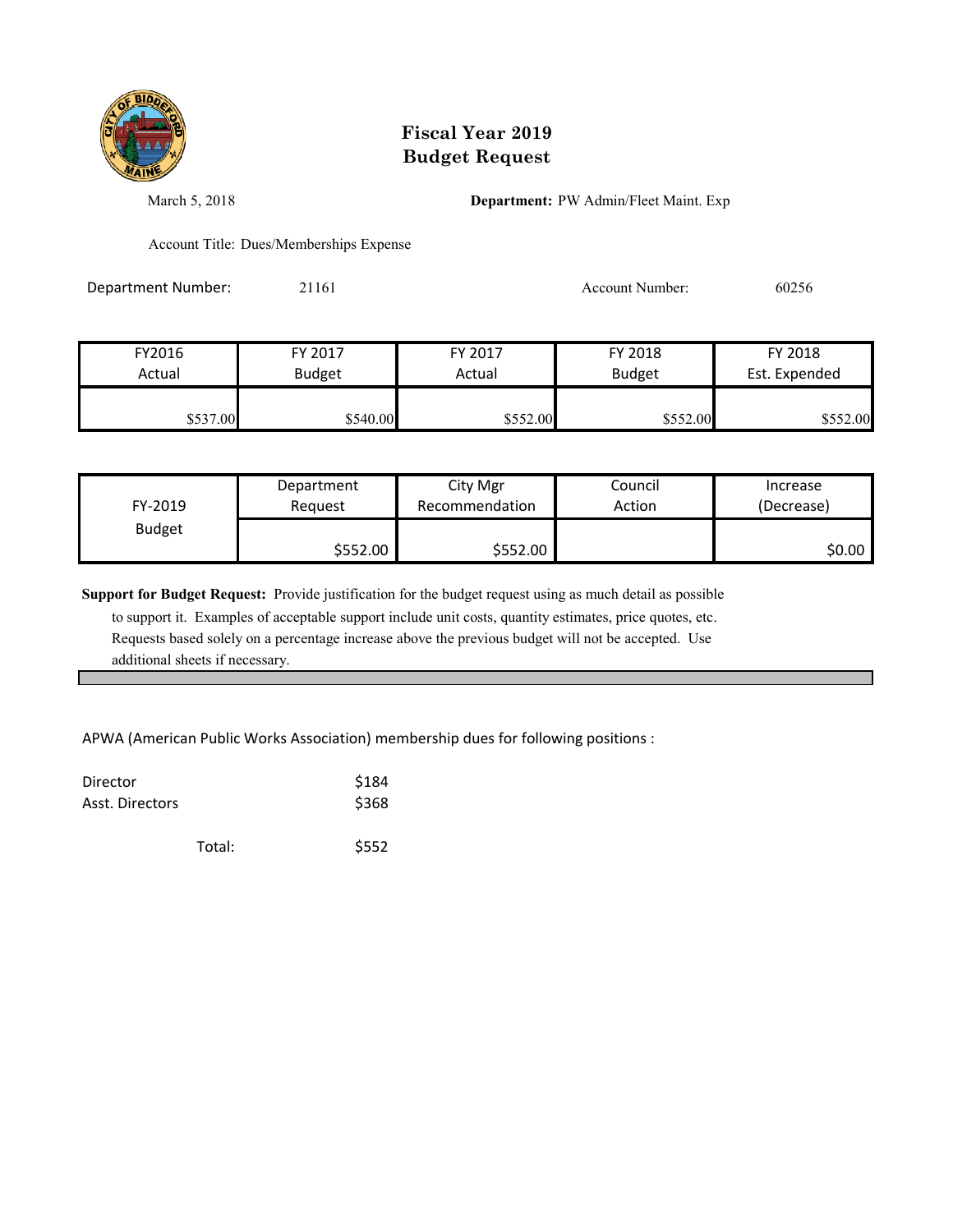

March 5, 2018 **Department:** PW Admin/Fleet Maint. Exp

Account Title: Service Contracts Expense

Department Number: 21161 200310 Account Number: 60310

| FY2016     | FY 2017       | FY 2017    | FY 2018       | FY 2018       |
|------------|---------------|------------|---------------|---------------|
| Actual     | <b>Budget</b> | Actual     | <b>Budget</b> | Est. Expended |
| \$4,683.01 | \$5,000.00    | \$4,908.11 | \$8,000.00    | \$7,200.00    |

| FY-2019       | Department | City Mgr       | Council | Increase     |
|---------------|------------|----------------|---------|--------------|
|               | Reauest    | Recommendation | Action  | (Decrease)   |
| <b>Budget</b> | \$6,600.00 | \$6,600.00     |         | (\$1,400.00) |

**Support for Budget Request:** Provide justification for the budget request using as much detail as possible

 to support it. Examples of acceptable support include unit costs, quantity estimates, price quotes, etc. Requests based solely on a percentage increase above the previous budget will not be accepted. Use additional sheets if necessary.

Annual Service Contracts :

| UST (underground storage tanks) Inspections : |        | \$1,000 |
|-----------------------------------------------|--------|---------|
| Interstate Fuel Fire System :                 |        | \$400   |
| Maine State Securities :                      |        | \$600   |
| Heating and Air Cond. System:                 |        | \$3,200 |
| Crane Inspections :                           |        | \$650   |
| Time Clock support:                           |        | \$750   |
|                                               |        |         |
|                                               | Total: | \$6,600 |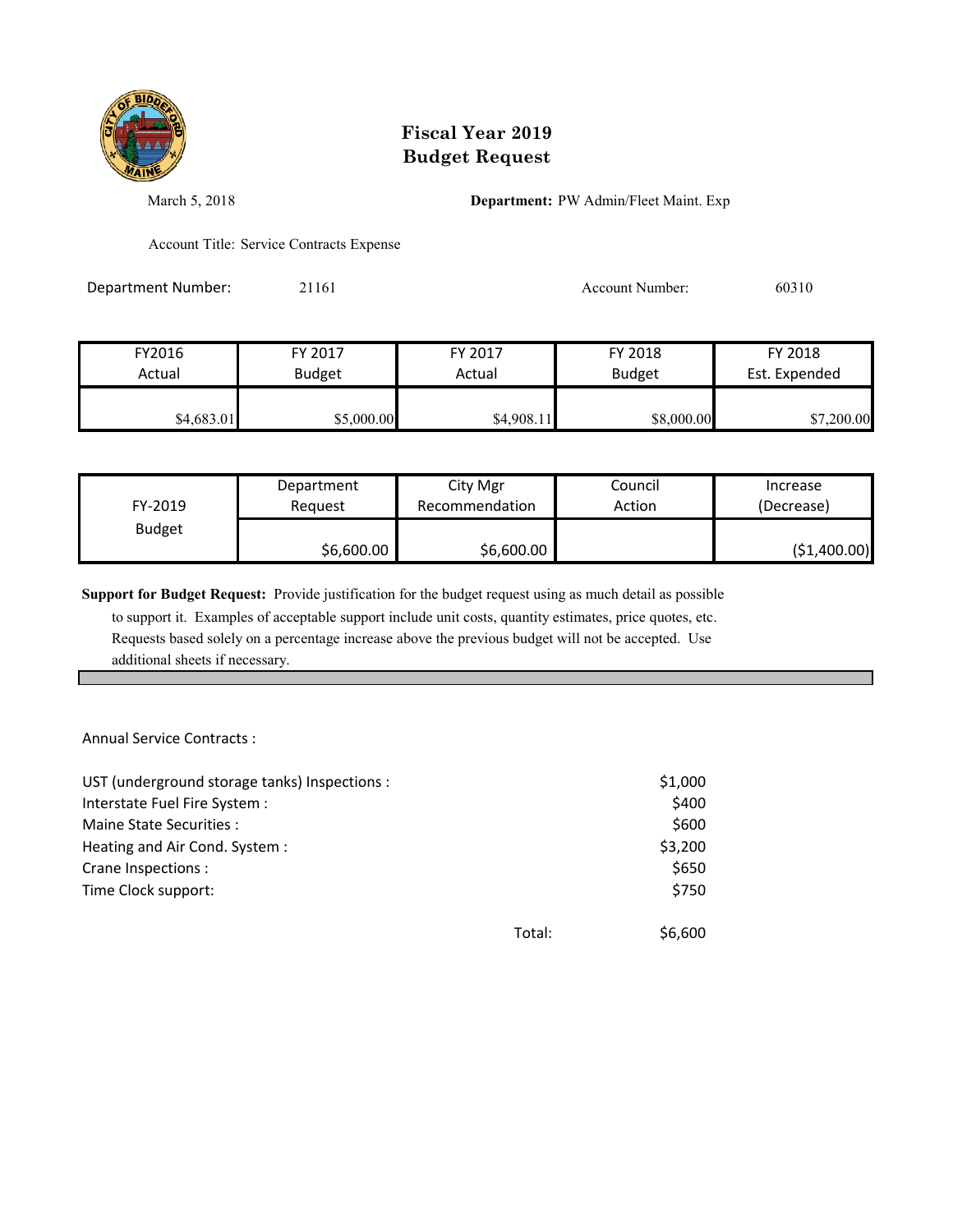

March 5, 2018 **Department:** PW Admin/Fleet Maint. Exp

Account Title: Postage/Shipping Expense

Department Number: 21161 Account Number: 60325

FY2016 FY 2017 FY 2017 FY 2018 FY 2018 Actual Budget **Actual Budget** Actual Budget Est. Expended \$357.07 \$250.00 \$250.00 \$274.82 \$250.00 \$350.00

| FY-2019       | Department | City Mgr       | Council | Increase   |
|---------------|------------|----------------|---------|------------|
|               | Reauest    | Recommendation | Action  | (Decrease) |
| <b>Budget</b> | \$350.00   | \$350.00       |         | \$100.00   |

**Support for Budget Request:** Provide justification for the budget request using as much detail as possible

 to support it. Examples of acceptable support include unit costs, quantity estimates, price quotes, etc. Requests based solely on a percentage increase above the previous budget will not be accepted. Use additional sheets if necessary.

Projected costs for shipping of parts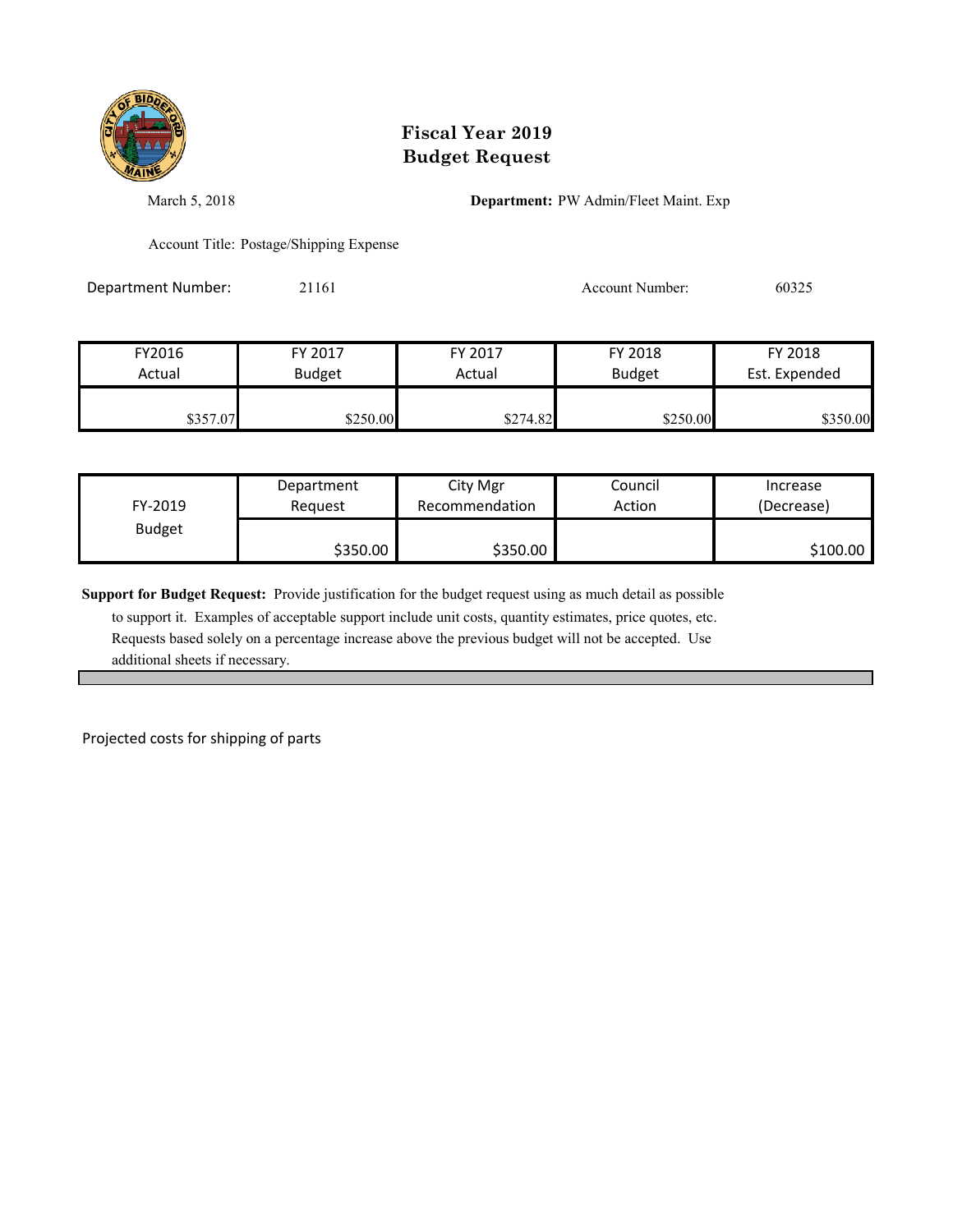

March 5, 2018 **Department:** PW Admin/Fleet Maint. Exp

Account Title: Electricity Expense

Department Number: 21161 2000 2011 2010 Account Number: 60400

| FY2016      | FY 2017       | FY 2017     | FY 2018       | FY 2018       |
|-------------|---------------|-------------|---------------|---------------|
| Actual      | <b>Budget</b> | Actual      | <b>Budget</b> | Est. Expended |
|             |               |             |               |               |
| \$26,014.27 | \$23,500.00   | \$26,743.70 | \$24,000.00   | \$24,000.00   |

| FY-2019       | Department  | City Mgr       | Council | Increase   |
|---------------|-------------|----------------|---------|------------|
|               | Reauest     | Recommendation | Action  | (Decrease) |
| <b>Budget</b> | \$24,000.00 | \$24,000.00    |         | \$0.00     |

**Support for Budget Request:** Provide justification for the budget request using as much detail as possible

 to support it. Examples of acceptable support include unit costs, quantity estimates, price quotes, etc. Requests based solely on a percentage increase above the previous budget will not be accepted. Use additional sheets if necessary.

Projected cost for Public Works Facility.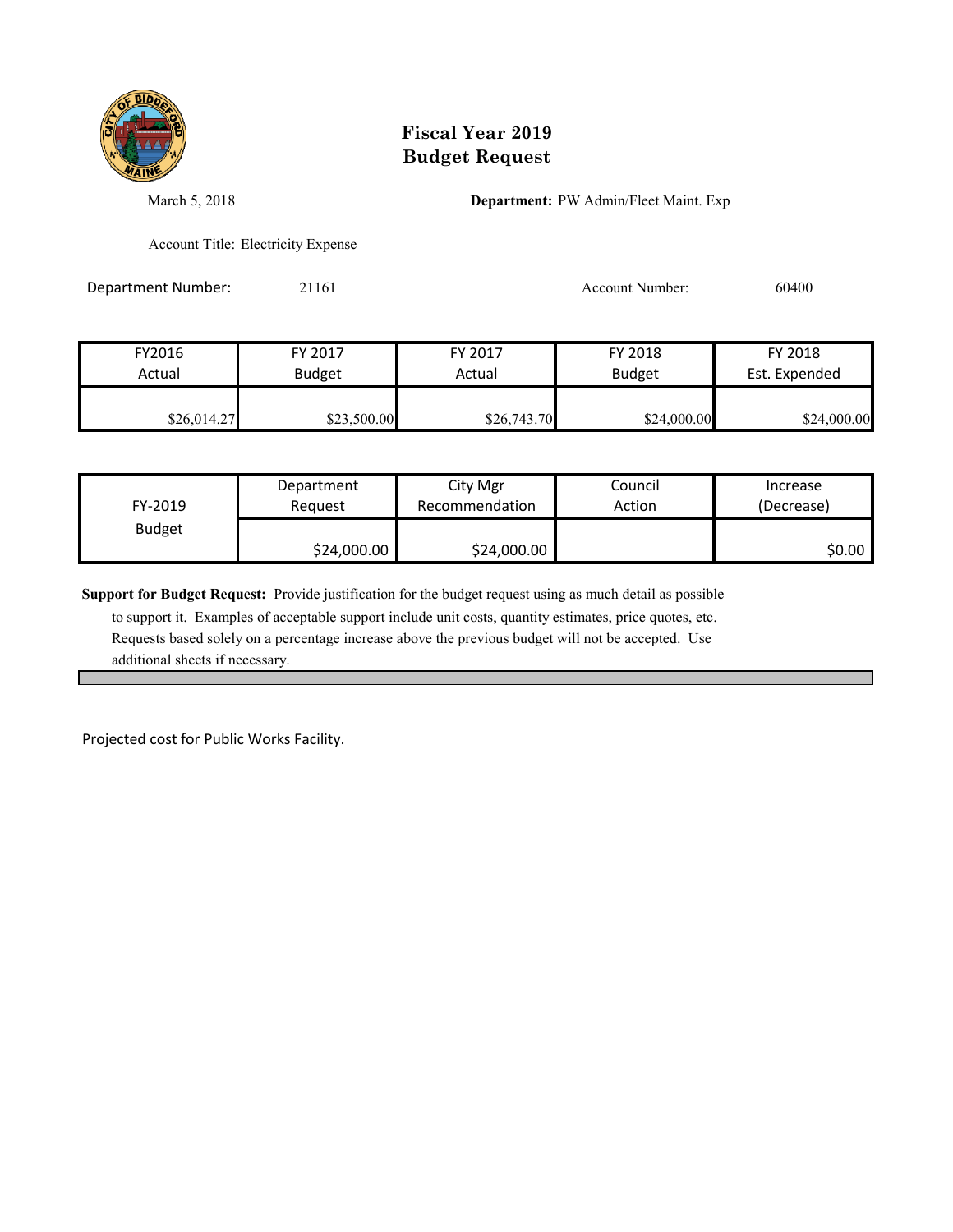

March 5, 2018 **Department:** PW Admin/Fleet Maint. Exp

Account Title: Water Expense

Department Number: 21161 2010 1 2010 Account Number: 60401

| FY2016     | FY 2017       | FY 2017    | FY 2018       | FY 2018       |
|------------|---------------|------------|---------------|---------------|
| Actual     | <b>Budget</b> | Actual     | <b>Budget</b> | Est. Expended |
| \$2,073.41 | \$2,200.00    | \$2,207.33 | \$2,640.00    | \$1,900.00    |

| FY-2019       | Department | City Mgr       | Council | Increase   |
|---------------|------------|----------------|---------|------------|
|               | Reauest    | Recommendation | Action  | (Decrease) |
| <b>Budget</b> | \$1,900.00 | \$1,900.00     |         | (\$740.00) |

**Support for Budget Request:** Provide justification for the budget request using as much detail as possible

 to support it. Examples of acceptable support include unit costs, quantity estimates, price quotes, etc. Requests based solely on a percentage increase above the previous budget will not be accepted. Use additional sheets if necessary.

Projected costs for Public Works Facility per Maine Water Co.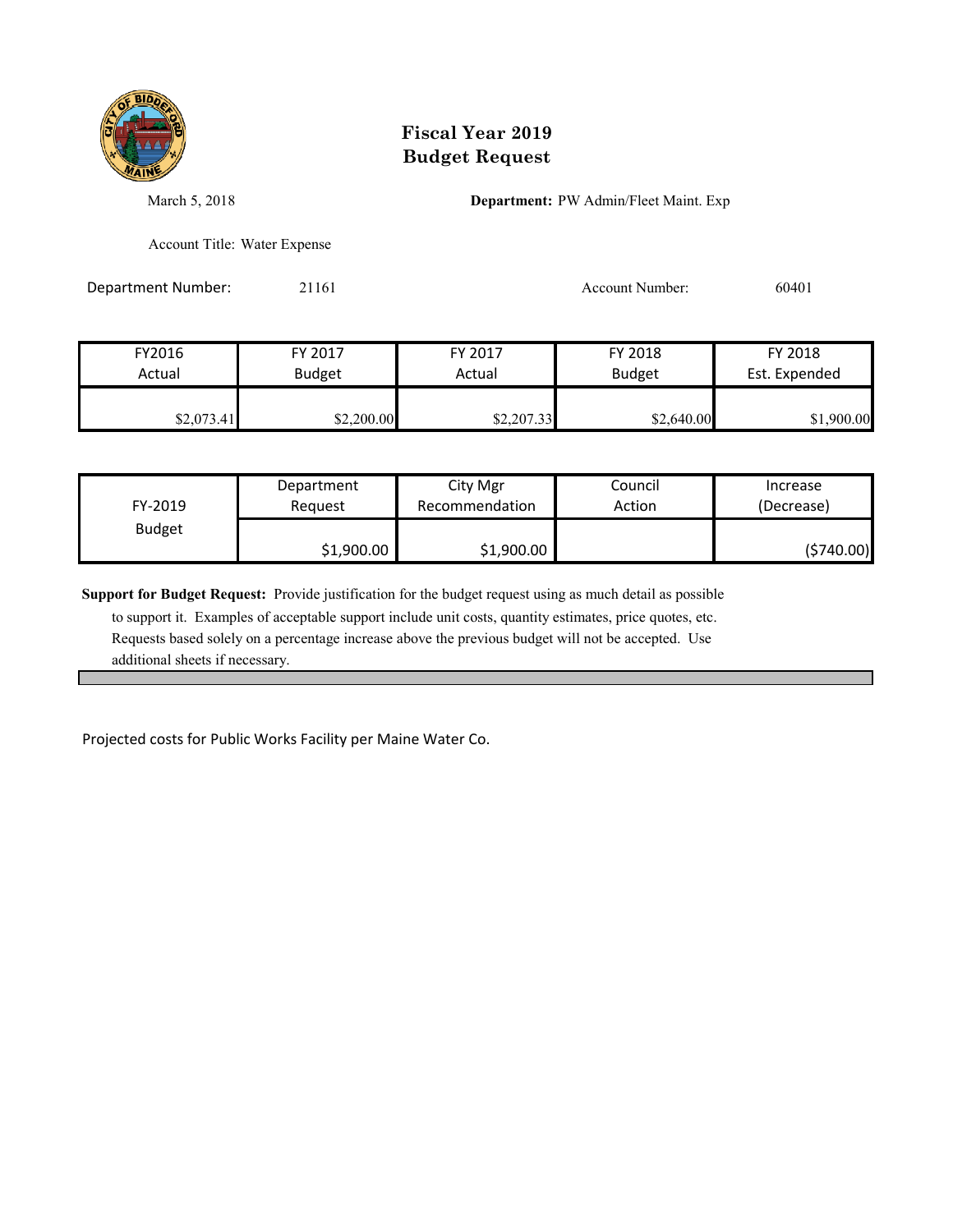

March 5, 2018 **Department:** PW Admin/Fleet Maint. Exp

Account Title: Phone/Celular/Paging Exp

Department Number: 21161 Account Number: 60402

| FY2016     | FY 2017       | FY 2017    | FY 2018       | FY 2018       |
|------------|---------------|------------|---------------|---------------|
| Actual     | <b>Budget</b> | Actual     | <b>Budget</b> | Est. Expended |
|            |               |            |               |               |
| \$8,162.05 | \$10,462.00   | \$8,599.92 | \$9,788.00    | \$9,800.00    |

| FY-2019       | Department  | City Mgr       | Council | Increase   |
|---------------|-------------|----------------|---------|------------|
|               | Reauest     | Recommendation | Action  | (Decrease) |
| <b>Budget</b> | \$10,076.00 | \$10,000.00    |         | \$212.00   |

**Support for Budget Request:** Provide justification for the budget request using as much detail as possible

 to support it. Examples of acceptable support include unit costs, quantity estimates, price quotes, etc. Requests based solely on a percentage increase above the previous budget will not be accepted. Use additional sheets if necessary.

Phone & GPS Units costs :

| 10 GPS units:  | \$17.00/month/each | \$2,040  |
|----------------|--------------------|----------|
| 16 GPS Units:  | \$18.95/month/each | \$3,540  |
| 4 Cell Phones: | \$34/month/each    | \$1,632  |
| 2 Smart Phone: | \$61/month         | \$1,464  |
| 2 Land Lines:  | \$37.5/month/each  | \$900    |
| Misc. :        |                    | \$500    |
|                |                    |          |
|                | Total:             | \$10,076 |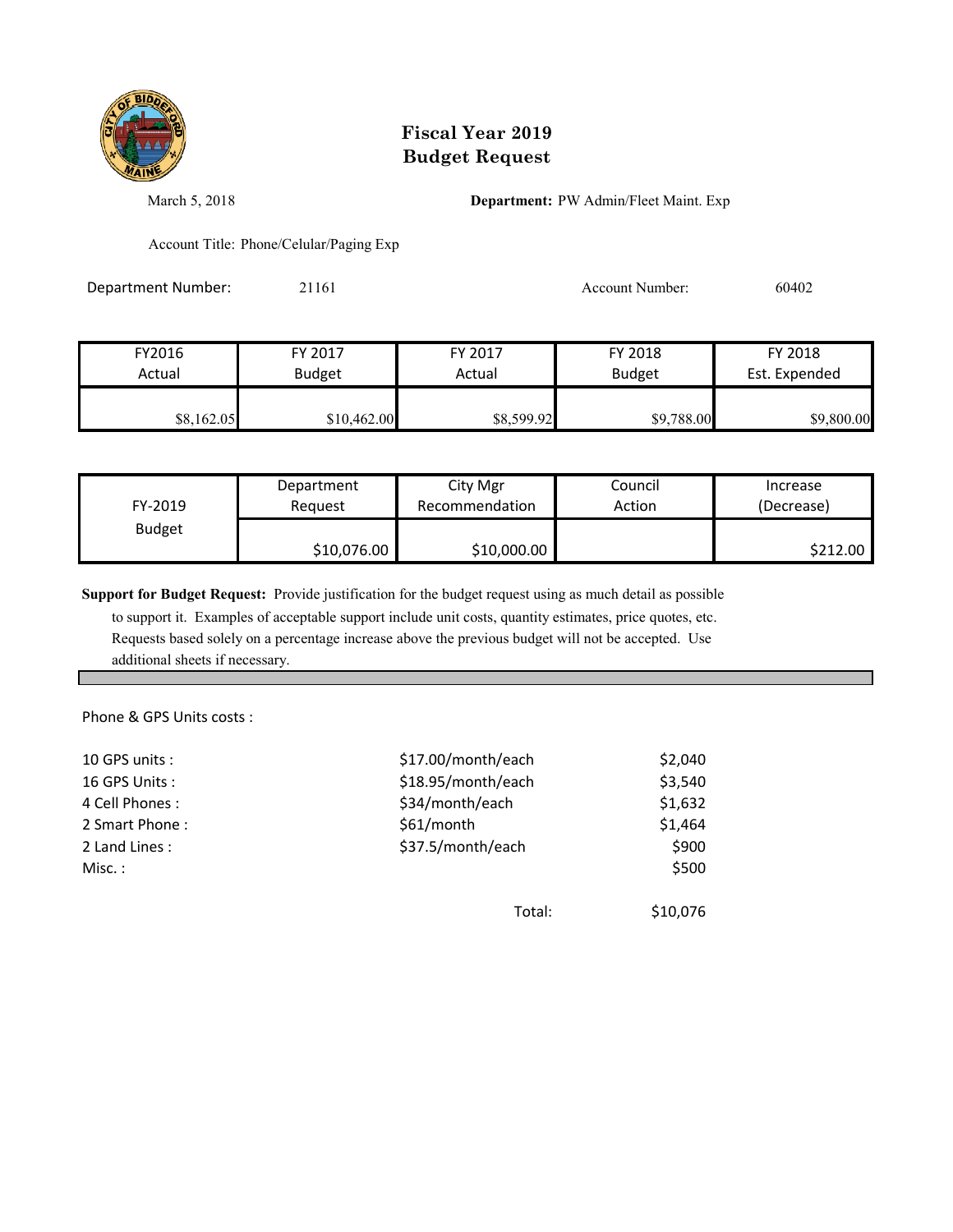

March 5, 2018 **Department:** PW Admin/Fleet Maint. Exp

Account Title: Sewer User Fee Expense

Department Number: 21161 2010 2010 2020 Account Number: 60404

FY2016 FY 2017 FY 2017 FY 2018 FY 2018 Actual Budget **Actual Budget** Actual Budget Est. Expended \$3,740.15 \$5,000.00 \$5,000.00 \$5,000.00 \$4,200.00

| FY-2019       | Department | City Mgr       | Council | Increase   |
|---------------|------------|----------------|---------|------------|
|               | Reauest    | Recommendation | Action  | (Decrease) |
| <b>Budget</b> | \$4,200.00 | \$4,200.00     |         | (\$800.00) |

**Support for Budget Request:** Provide justification for the budget request using as much detail as possible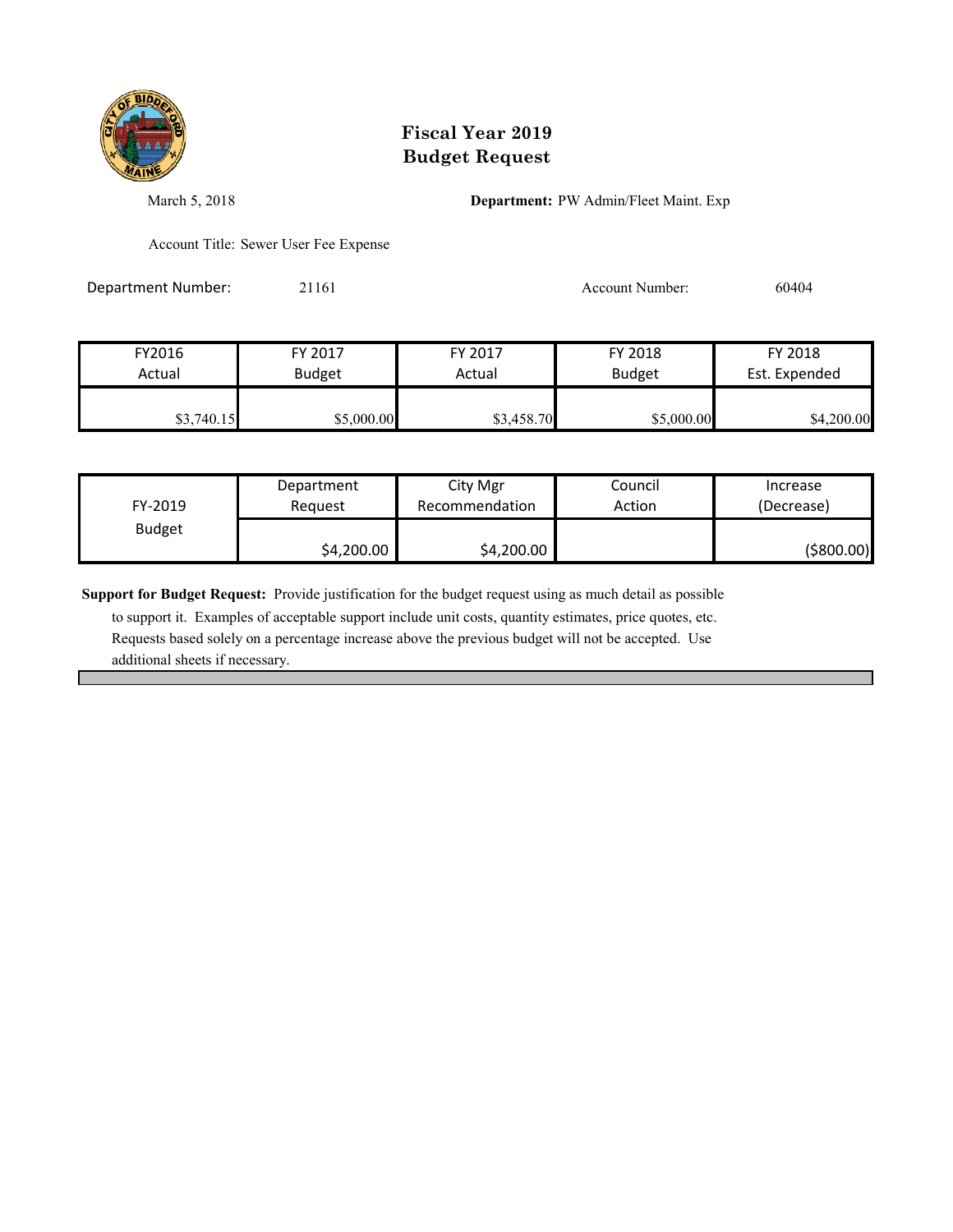

March 5, 2018 **Department:** PW Admin/Fleet Maint. Exp

Account Title: Heating Fuel Expense

Department Number: 21161 2006 2010 2011 Account Number: 60405

| FY2016      | FY 2017       | FY 2017     | FY 2018       | FY 2018       |
|-------------|---------------|-------------|---------------|---------------|
| Actual      | <b>Budget</b> | Actual      | <b>Budget</b> | Est. Expended |
|             |               |             |               |               |
| \$28,051.01 | \$25,000.00   | \$29,078.51 | \$26,500.00   | \$26,500.00   |

| FY-2019       | Department  | City Mgr       | Council | Increase   |
|---------------|-------------|----------------|---------|------------|
|               | Reauest     | Recommendation | Action  | (Decrease) |
| <b>Budget</b> | \$28,000.00 | \$28,000.00    |         | \$1,500.00 |

**Support for Budget Request:** Provide justification for the budget request using as much detail as possible

 to support it. Examples of acceptable support include unit costs, quantity estimates, price quotes, etc. Requests based solely on a percentage increase above the previous budget will not be accepted. Use additional sheets if necessary.

Projected cost based upon Historical data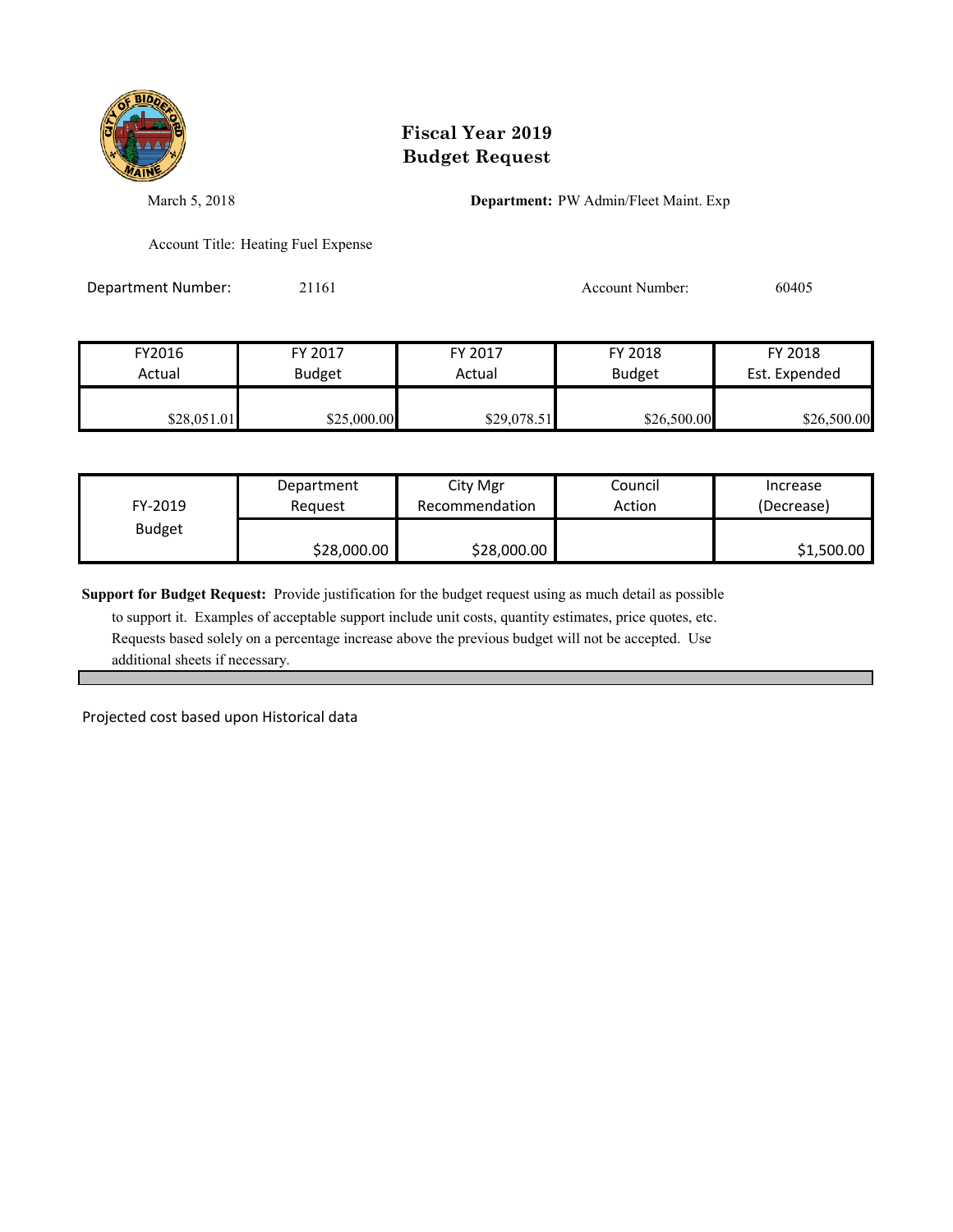

March 5, 2018 **Department:** PW Admin/Fleet Maint. Exp

Account Title: Gasoline Expense

Department Number: 21161 2011 2012 2020 Account Number: 60411

| FY2016      | FY 2017       | FY 2017     | FY 2018       | FY 2018       |
|-------------|---------------|-------------|---------------|---------------|
| Actual      | <b>Budget</b> | Actual      | <b>Budget</b> | Est. Expended |
|             |               |             |               |               |
| \$18,567.24 | \$11,584.00   | \$11,960.75 | \$12,000.00   | \$12,000.00   |

| FY-2019       | Department  | City Mgr       | Council | Increase   |
|---------------|-------------|----------------|---------|------------|
|               | Reauest     | Recommendation | Action  | (Decrease) |
| <b>Budget</b> | \$13,120.00 | \$12,500.00    |         | \$500.00   |

**Support for Budget Request:** Provide justification for the budget request using as much detail as possible

 to support it. Examples of acceptable support include unit costs, quantity estimates, price quotes, etc. Requests based solely on a percentage increase above the previous budget will not be accepted. Use additional sheets if necessary.

Projected 6,400gallons @ \$2.05/gal.

| $FY$ 18 : (6 months) | 3121 gals.  |
|----------------------|-------------|
| FY 17 :              | 6310 gals.  |
| FY 16 :              | 6,191 gals. |
| FY 15 :              | 5,810 gals. |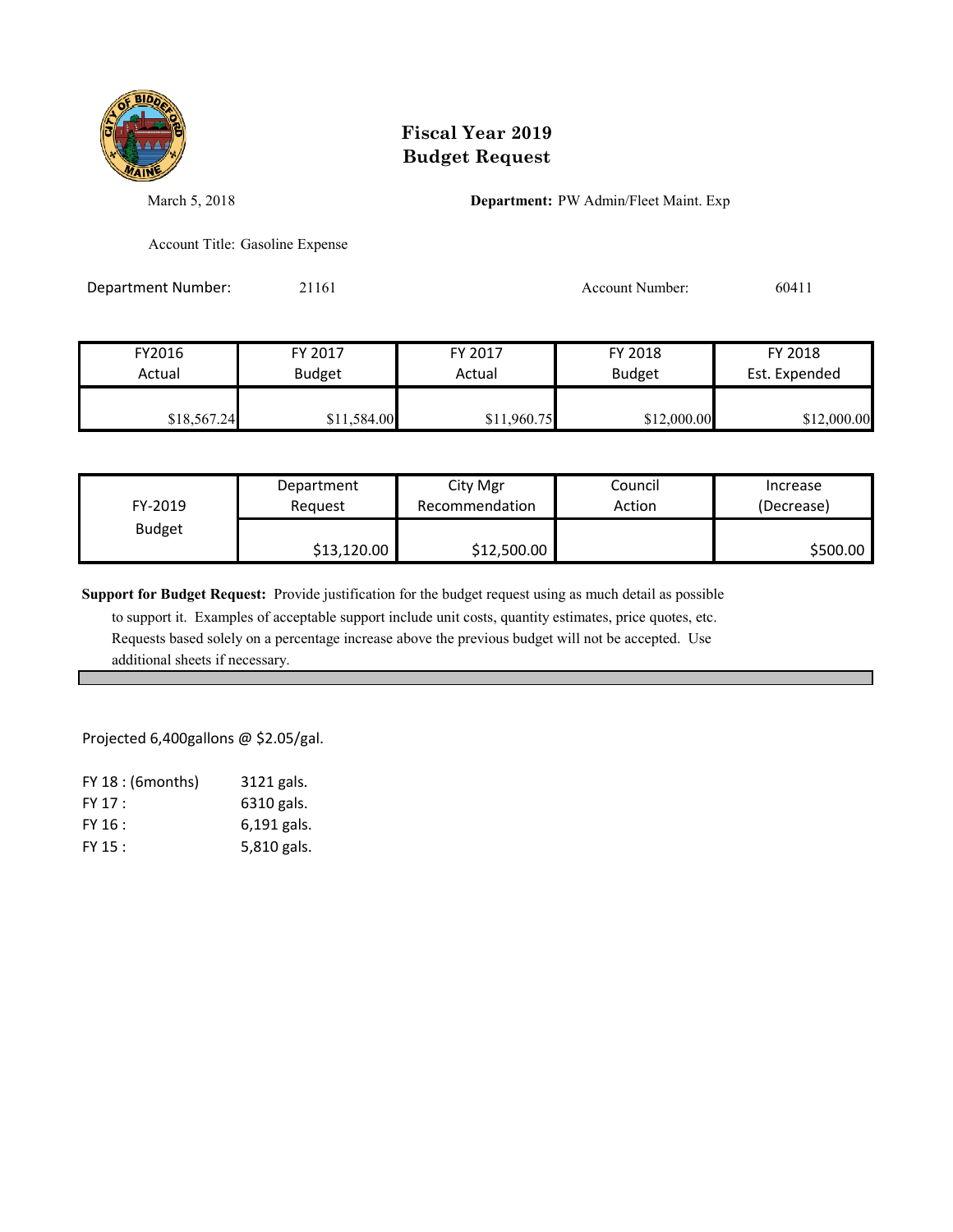

March 5, 2018 **Department:** PW Admin/Fleet Maint. Exp

Account Title: Building Repair/Maint Exp

Department Number: 21161 2011 2012 2020 Account Number: 60450

FY2016 FY 2017 FY 2017 FY 2018 FY 2018 Actual Budget **Actual Budget** Actual Budget Est. Expended \$13,865.74 \$12,000.00 \$12,804.39 \$12,000.00 \$11,000.00

| FY-2019       | Department  | City Mgr       | Council | Increase   |
|---------------|-------------|----------------|---------|------------|
|               | Reauest     | Recommendation | Action  | (Decrease) |
| <b>Budget</b> | \$12,000.00 | \$12,000.00    |         | \$0.00     |

**Support for Budget Request:** Provide justification for the budget request using as much detail as possible

| PW Facility, Sand and Salt Sheds   |        |             |
|------------------------------------|--------|-------------|
| Overhead Door Maint.:              |        | \$6,000.00  |
| Repairs/paint/electrical/lighting: |        | \$4,000.00  |
| Misc. :                            |        | \$2,000.00  |
|                                    |        |             |
|                                    | Total: | \$12,000.00 |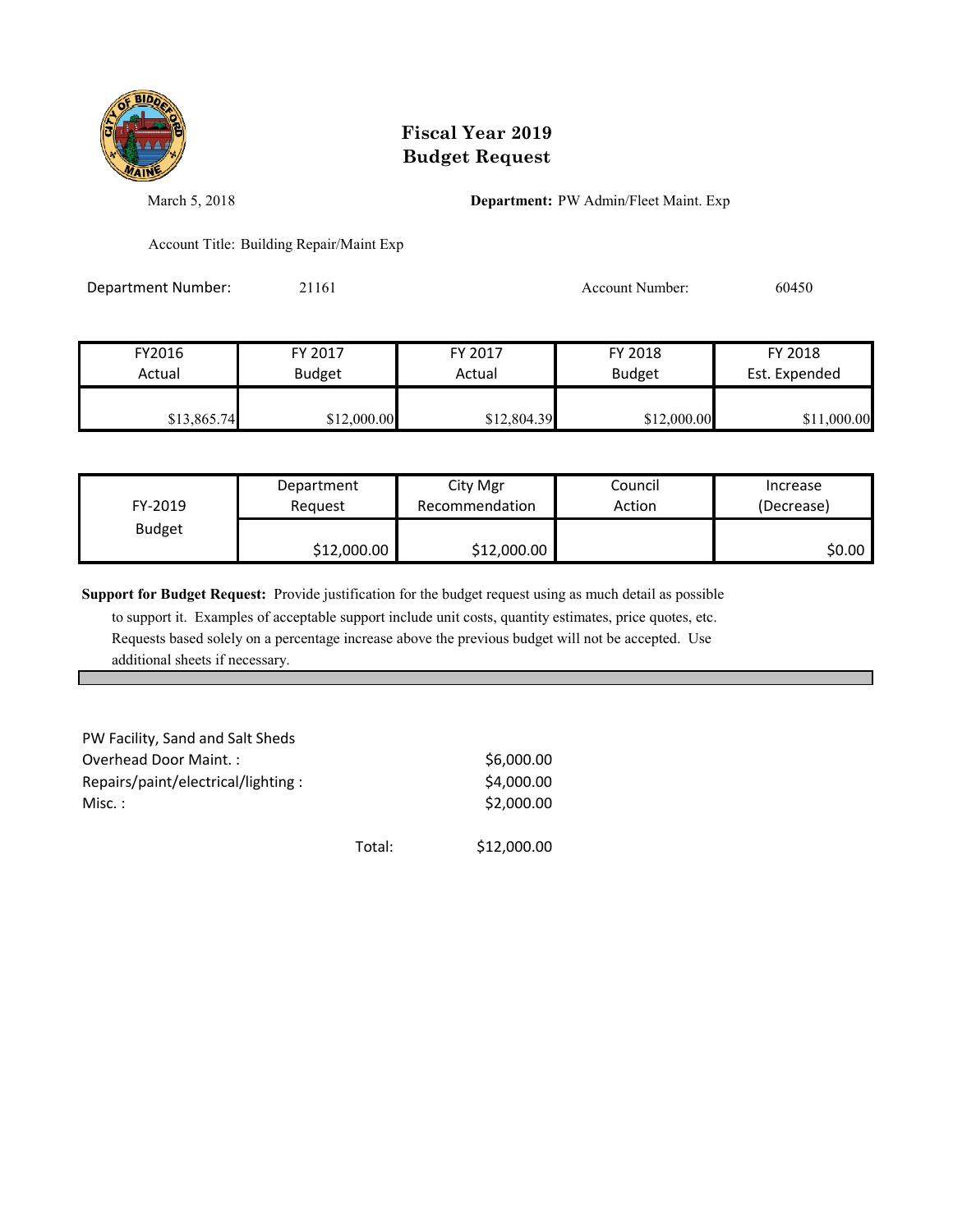

March 5, 2018 **Department:** PW Admin/Fleet Maint. Exp

Account Title: Operating Equip Repair Exp

Department Number: 21161 2008 2011 2010 Account Number: 60452

| FY2016     | FY 2017       | FY 2017    | FY 2018       | FY 2018       |
|------------|---------------|------------|---------------|---------------|
| Actual     | <b>Budget</b> | Actual     | <b>Budget</b> | Est. Expended |
| \$9,376.76 | \$8,000.00    | \$8,672.04 | \$9,000.00    | \$9,000.00    |

| FY-2019       | Department  | City Mgr       | Council | Increase   |
|---------------|-------------|----------------|---------|------------|
|               | Reauest     | Recommendation | Action  | (Decrease) |
| <b>Budget</b> | \$10,000.00 | \$9,500.00     |         | \$500.00   |

**Support for Budget Request:** Provide justification for the budget request using as much detail as possible

 to support it. Examples of acceptable support include unit costs, quantity estimates, price quotes, etc. Requests based solely on a percentage increase above the previous budget will not be accepted. Use additional sheets if necessary.

PW Facility Equipment :

| Mechanical lifts:<br>Vehicle jacks:<br>Oil dispensing/reclaiming syst.:<br>Compressors:<br>Fuel Island: |        | \$2,500<br>\$1,000<br>\$2,200<br>\$800<br>\$3,500 |
|---------------------------------------------------------------------------------------------------------|--------|---------------------------------------------------|
|                                                                                                         | Total: | \$10,000                                          |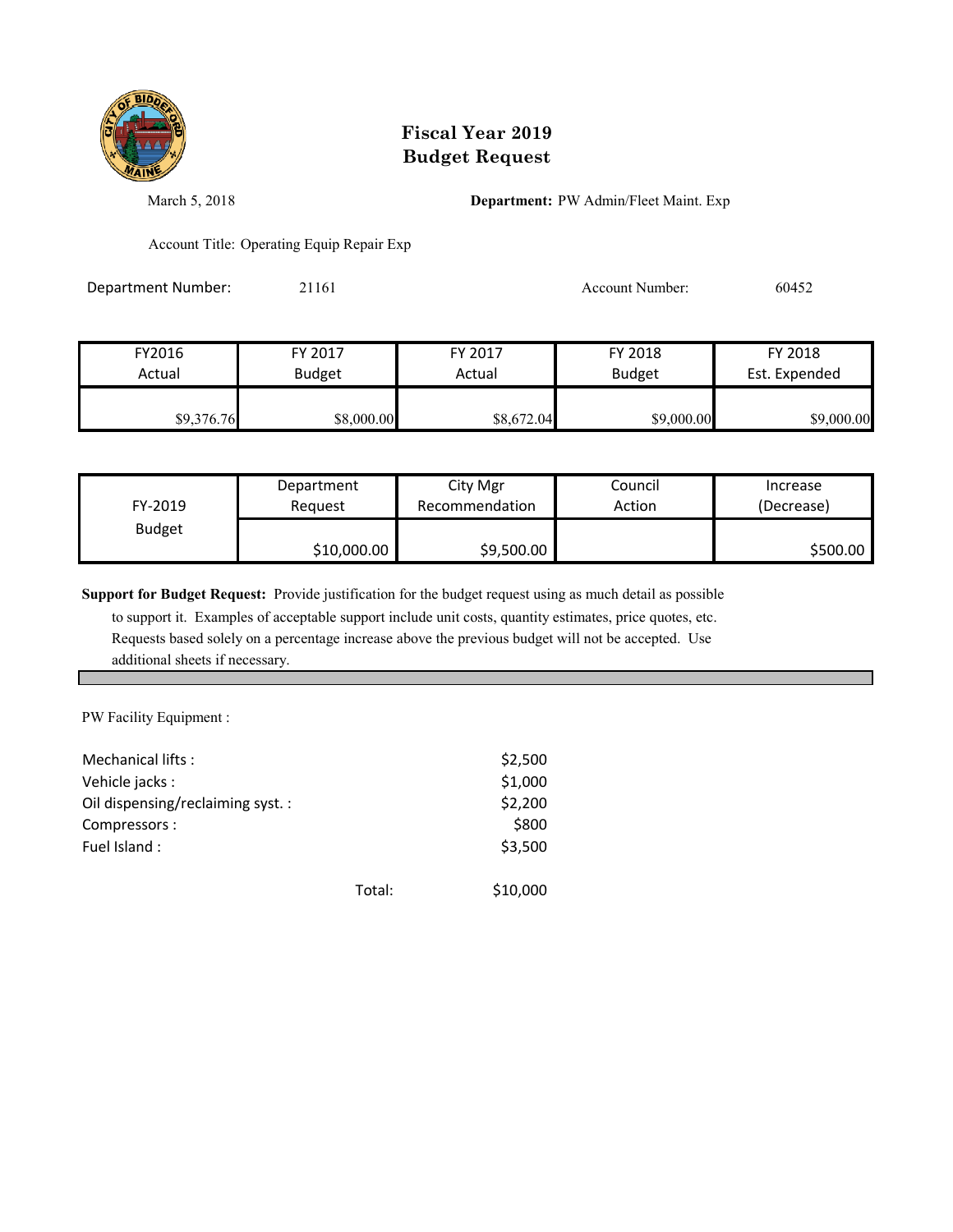

March 5, 2018 **Department:** PW Admin/Fleet Maint. Exp

Account Title: Vehicle Repair/Tires/Oil Exp

Department Number: 21161 2003 2016 2017 Account Number: 60453

| FY2016      | FY 2017       | FY 2017     | FY 2018       | FY 2018       |
|-------------|---------------|-------------|---------------|---------------|
| Actual      | <b>Budget</b> | Actual      | <b>Budget</b> | Est. Expended |
|             |               |             |               |               |
| \$11,202.73 | \$9,000.00    | \$21,387.55 | \$9,000.00    | \$8,000.00    |

| FY-2019       | Department | City Mgr       | Council | Increase   |
|---------------|------------|----------------|---------|------------|
|               | Reauest    | Recommendation | Action  | (Decrease) |
| <b>Budget</b> | \$8,750.00 | \$8,750.00     |         | (\$250.00) |

**Support for Budget Request:** Provide justification for the budget request using as much detail as possible

| Unit # | Cost    |
|--------|---------|
| 1      | \$750   |
| 2      | \$1,200 |
| 3      | \$1,400 |
| 7      | \$2,700 |
| 9      | \$1,700 |
| 42     | \$1,000 |
| TOTAL: | \$8,750 |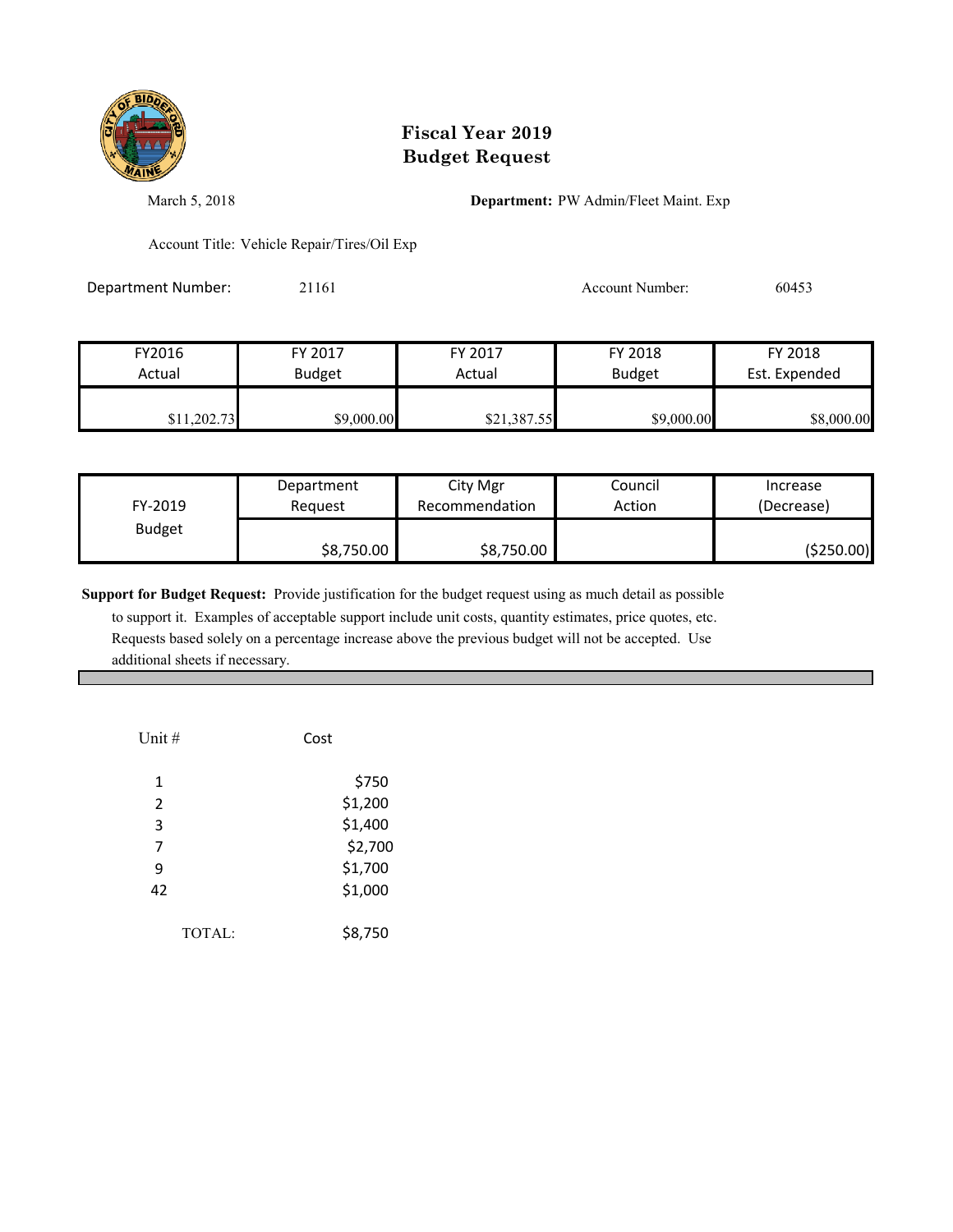

March 5, 2018 **Department:** PW Admin/Fleet Maint. Exp

Account Title: Repair/Maint-CommunsEquip

Department Number: 21161 2016 2016 2017 Account Number: 60461

| FY2016     | FY 2017       | FY 2017 | FY 2018       | FY 2018       |
|------------|---------------|---------|---------------|---------------|
| Actual     | <b>Budget</b> | Actual  | <b>Budget</b> | Est. Expended |
|            |               |         |               |               |
| \$1,076.99 | \$4,000.00    | \$85.00 | \$3,500.00    | \$3,500.00    |

| FY-2019       | Department | City Mgr       | Council | Increase   |
|---------------|------------|----------------|---------|------------|
|               | Reauest    | Recommendation | Action  | (Decrease) |
| <b>Budget</b> | \$3,750.00 | \$3,750.00     |         | \$250.00   |

**Support for Budget Request:** Provide justification for the budget request using as much detail as possible to support it. Examples of acceptable support include unit costs, quantity estimates, price quotes, etc. Requests based solely on a percentage increase above the previous budget will not be accepted. Use additional sheets if necessary.

| PW Share of the Communications Tower and Components : | \$2.750 |         |
|-------------------------------------------------------|---------|---------|
| PW Facility Radios & Units 1, 2, 3, 7, 9, 42 :        | \$1,000 |         |
|                                                       | Total:  | \$3.750 |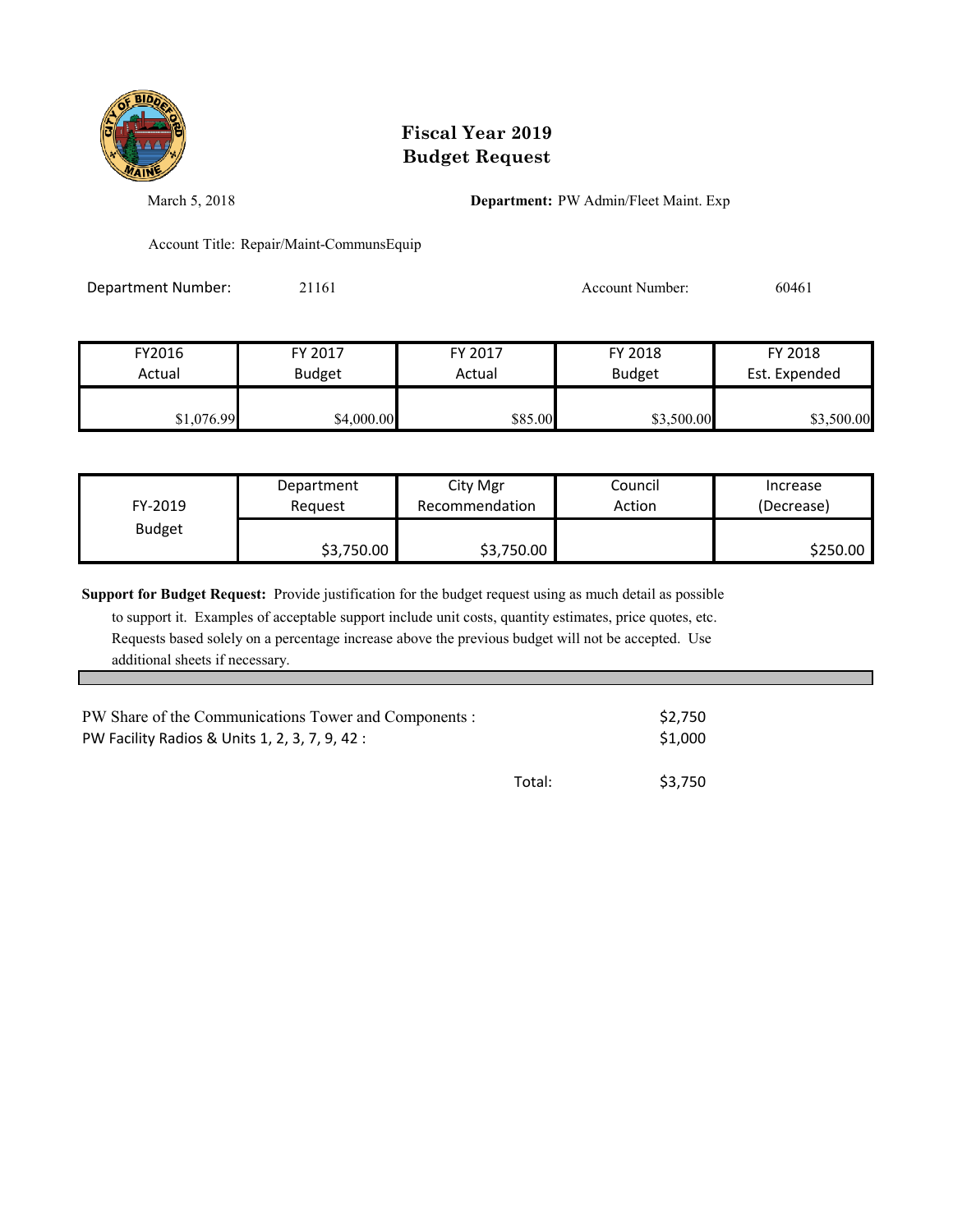

March 5, 2018 **Department:** PW Admin/Fleet Maint. Exp

Account Title: Admin/Office Supp/Eqt Non-Cap

Department Number: 21161 200300 2016 2016 Account Number: 60500

| FY2016      | FY 2017       | FY 2017     | FY 2018       | FY 2018       |
|-------------|---------------|-------------|---------------|---------------|
| Actual      | <b>Budget</b> | Actual      | <b>Budget</b> | Est. Expended |
|             |               |             |               |               |
| \$12,827.73 | \$14,000.00   | \$14,095.17 | \$14,000.00   | \$14,000.00   |

| FY-2019       | Department  | City Mgr       | Council | Increase   |
|---------------|-------------|----------------|---------|------------|
|               | Reauest     | Recommendation | Action  | (Decrease) |
| <b>Budget</b> | \$14,250.00 | \$14,250.00    |         | \$250.00   |

**Support for Budget Request:** Provide justification for the budget request using as much detail as possible

| Maint. Dossier on-line service : |        | \$4,700  |
|----------------------------------|--------|----------|
| Laptop Updates :                 |        | \$850    |
| Office Supplies :                |        | \$2,550  |
| Mitchell's online Manuals:       |        | \$4,750  |
| Scan Tool Support and upgrades:  |        | \$1,400  |
|                                  | Total: | \$14,250 |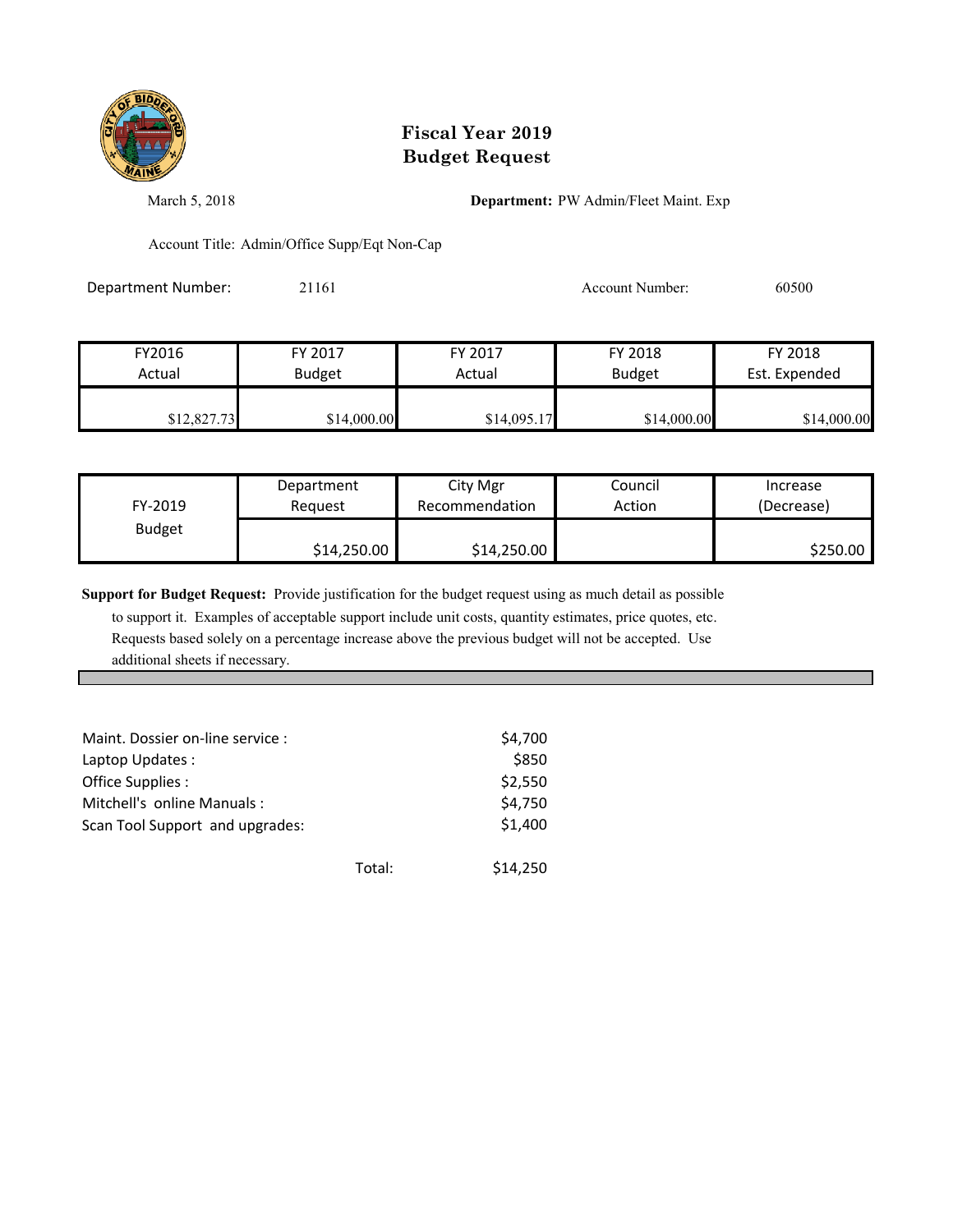

March 5, 2018 **Department:** PW Admin/Fleet Maint. Exp

Account Title: Operating Supp/Eqt Non-Cap

Department Number: 21161 2008 2011 2016 Account Number: 60501

| FY2016     | FY 2017       | FY 2017    | FY 2018       | FY 2018       |
|------------|---------------|------------|---------------|---------------|
| Actual     | <b>Budget</b> | Actual     | <b>Budget</b> | Est. Expended |
| \$6,884.32 | \$8,000.00    | \$6,483.46 | \$8,750.00    | \$8,500.00    |

| FY-2019       | Department | City Mgr       | Council | Increase   |
|---------------|------------|----------------|---------|------------|
|               | Reauest    | Recommendation | Action  | (Decrease) |
| <b>Budget</b> | \$8,850.00 | \$8,850.00     |         | \$100.00   |

**Support for Budget Request:** Provide justification for the budget request using as much detail as possible

| Prod./Maint. Supplies :   |        | \$2,250 |
|---------------------------|--------|---------|
| Safety Equip.:            |        | \$2,400 |
| Medical Supplies :        |        | \$1,000 |
| Safety Boots:             |        | \$2,400 |
| <b>OSHA/DOL Mandates:</b> |        | \$800   |
|                           | Total: | \$8,850 |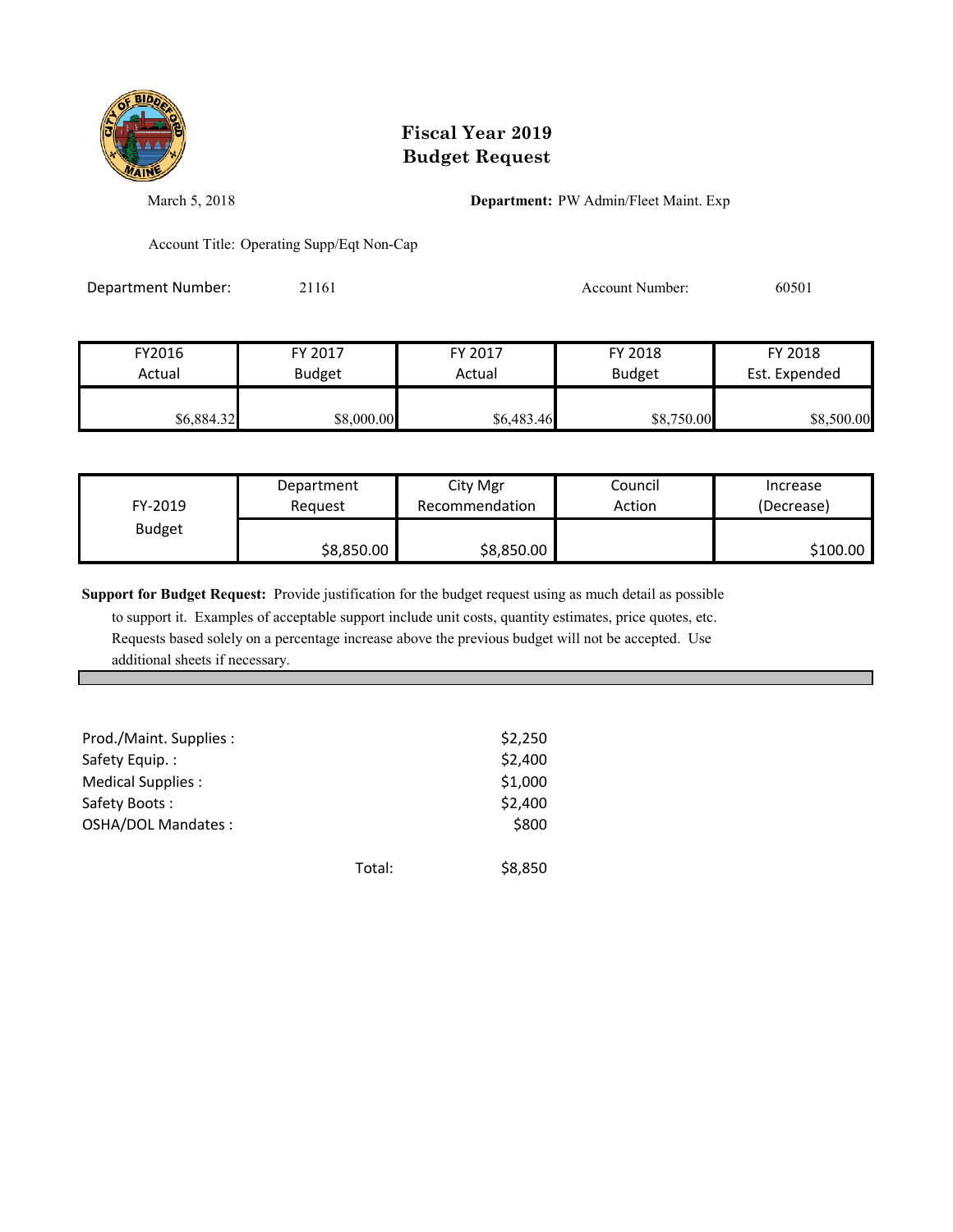

March 5, 2018 **Department:** PW Admin/Fleet Maint. Exp

Account Title: Construction Supplies

Department Number: 21161 2006 2011 2016 2016 2017 Account Number: 60505

| FY2016          | FY 2017       | FY 2017  | FY 2018       | FY 2018       |
|-----------------|---------------|----------|---------------|---------------|
| Actual          | <b>Budget</b> | Actual   | <b>Budget</b> | Est. Expended |
|                 |               |          |               |               |
| $-$ \$13,025.72 | \$2,000.00    | \$110.36 | \$2,000.00    | \$1,500.00    |

| FY-2019       | Department | City Mgr       | Council | Increase   |
|---------------|------------|----------------|---------|------------|
|               | Reauest    | Recommendation | Action  | (Decrease) |
| <b>Budget</b> | \$1,500.00 | \$1,500.00     |         | (\$500.00) |

**Support for Budget Request:** Provide justification for the budget request using as much detail as possible

| Fencing:        |        | \$500   |
|-----------------|--------|---------|
| Gravel / Stone: |        | \$750   |
| Loam & Seed:    |        | \$250   |
|                 | Total: | \$1,500 |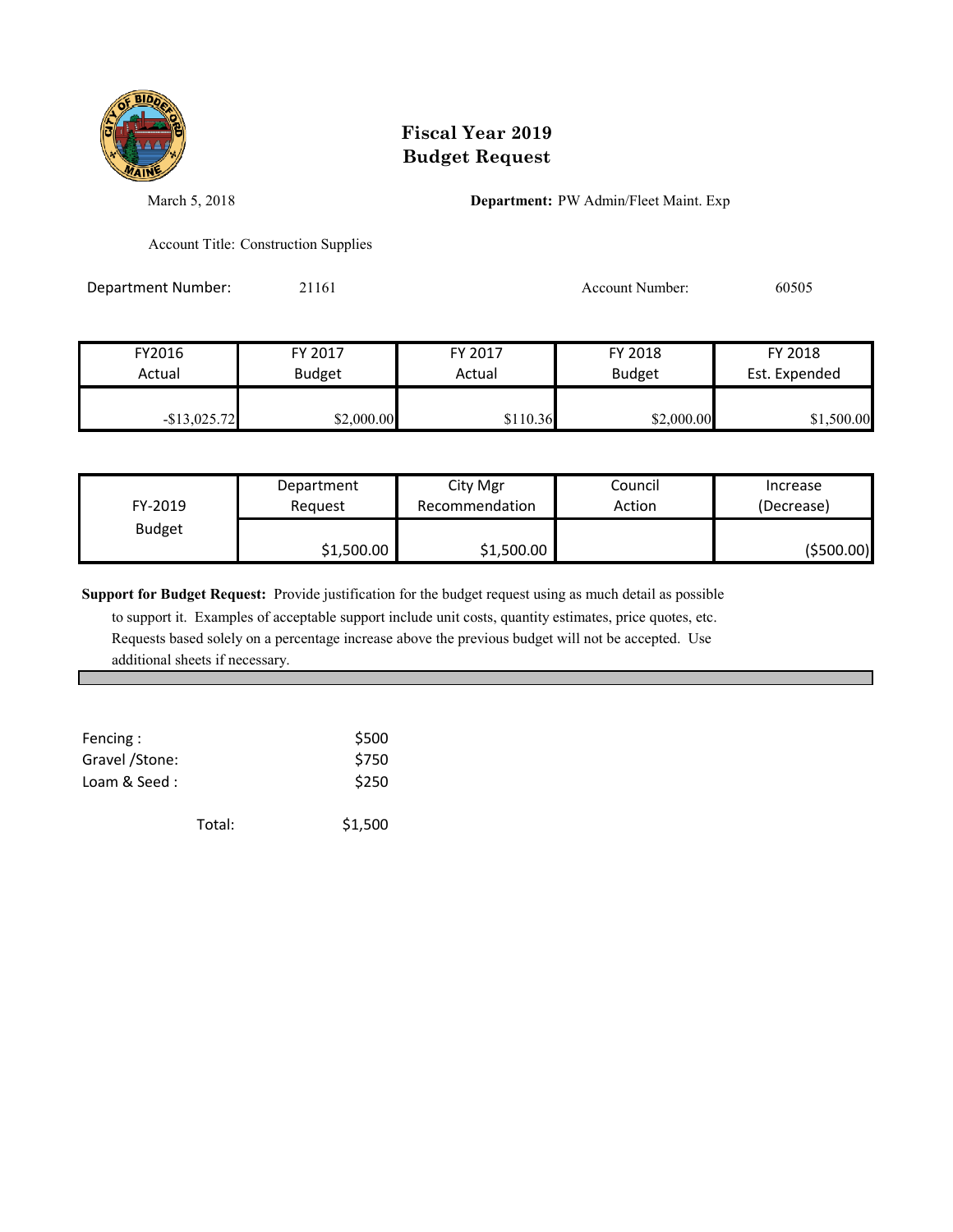

March 5, 2018 **Department:** PW Admin/Fleet Maint. Exp

Account Title: Equipment/Small Tools-Non-cap

Department Number: 21161 2008 2011 2016 Account Number: 60506

| FY2016      | FY 2017       | FY 2017     | FY 2018       | FY 2018       |
|-------------|---------------|-------------|---------------|---------------|
| Actual      | <b>Budget</b> | Actual      | <b>Budget</b> | Est. Expended |
|             |               |             |               |               |
| \$10,499.95 | \$12,000.00   | \$11,376.29 | \$14,250.00   | \$14,500.00   |

| FY-2019       | Department  | City Mgr       | Council | Increase    |
|---------------|-------------|----------------|---------|-------------|
|               | Reauest     | Recommendation | Action  | (Decrease)  |
| <b>Budget</b> | \$13,770.00 | \$13,770.00    |         | ( \$480.00) |

**Support for Budget Request:** Provide justification for the budget request using as much detail as possible

| Tool Allowances per contract :       |        | \$4,950  |
|--------------------------------------|--------|----------|
| Replace welder                       |        | \$3,500  |
| Replace Jack stands and Floor Jacks: |        | \$2,000  |
| Update truck ramps:                  |        | \$820    |
| Misc. garage tools :                 |        | \$2,500  |
|                                      | Total: | \$13,770 |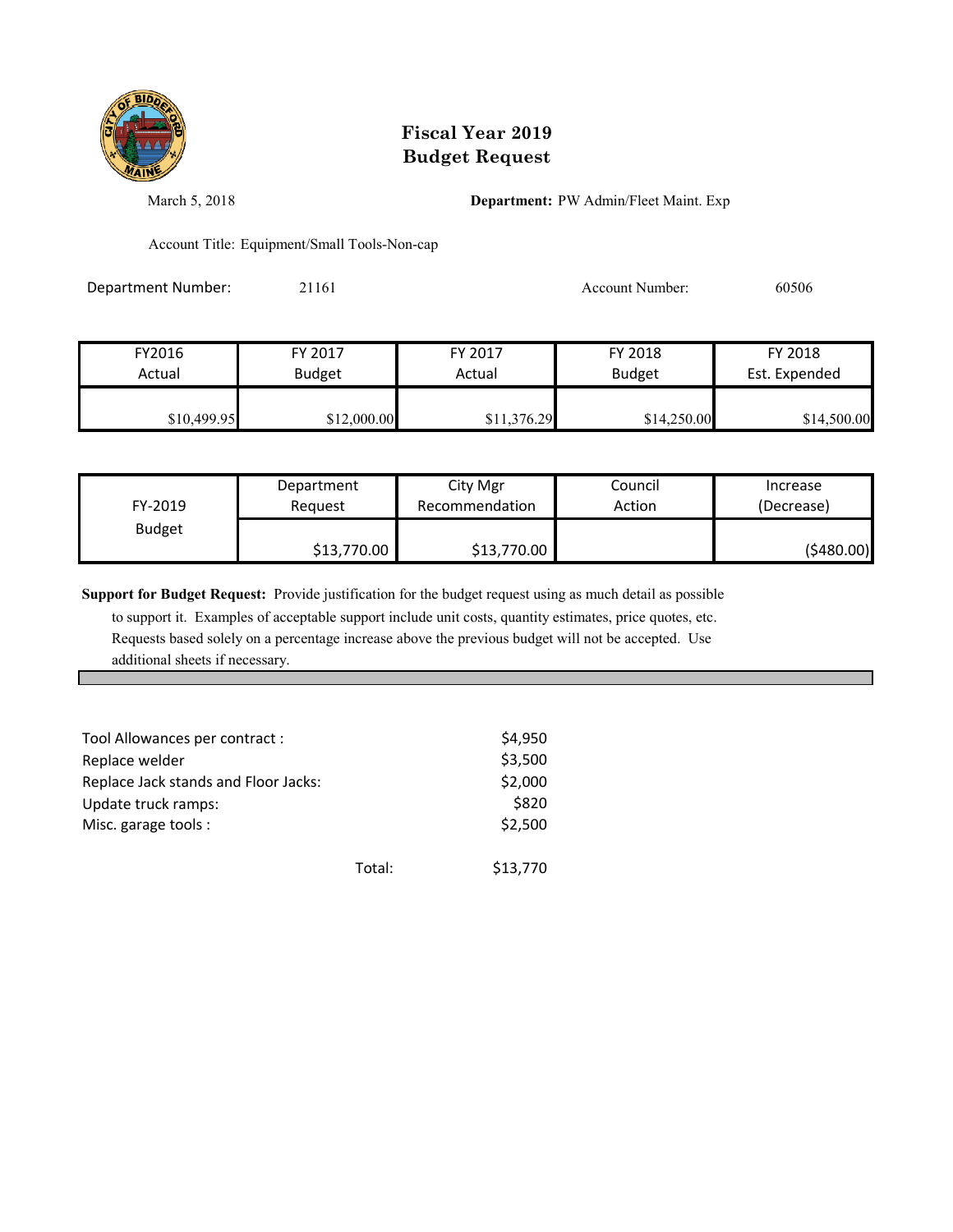

March 5, 2018 **Department:** PW Admin/Fleet Maint. Exp

Account Title: Cleaning Supplies Expense

Department Number: 21161 2009 2011 2012 Account Number: 60509

| FY2016     | FY 2017       | FY 2017    | FY 2018       | FY 2018       |
|------------|---------------|------------|---------------|---------------|
| Actual     | <b>Budget</b> | Actual     | <b>Budget</b> | Est. Expended |
| \$3,091.95 | \$3,100.00    | \$2,731.21 | \$3,100.00    | \$3,000.00    |

| FY-2019       | Department | City Mgr       | Council | Increase   |
|---------------|------------|----------------|---------|------------|
|               | Request    | Recommendation | Action  | (Decrease) |
| <b>Budget</b> | \$3,100.00 | \$3,100.00     |         | \$0.00     |

**Support for Budget Request:** Provide justification for the budget request using as much detail as possible

 to support it. Examples of acceptable support include unit costs, quantity estimates, price quotes, etc. Requests based solely on a percentage increase above the previous budget will not be accepted. Use additional sheets if necessary.

Projected costs based upon historical data